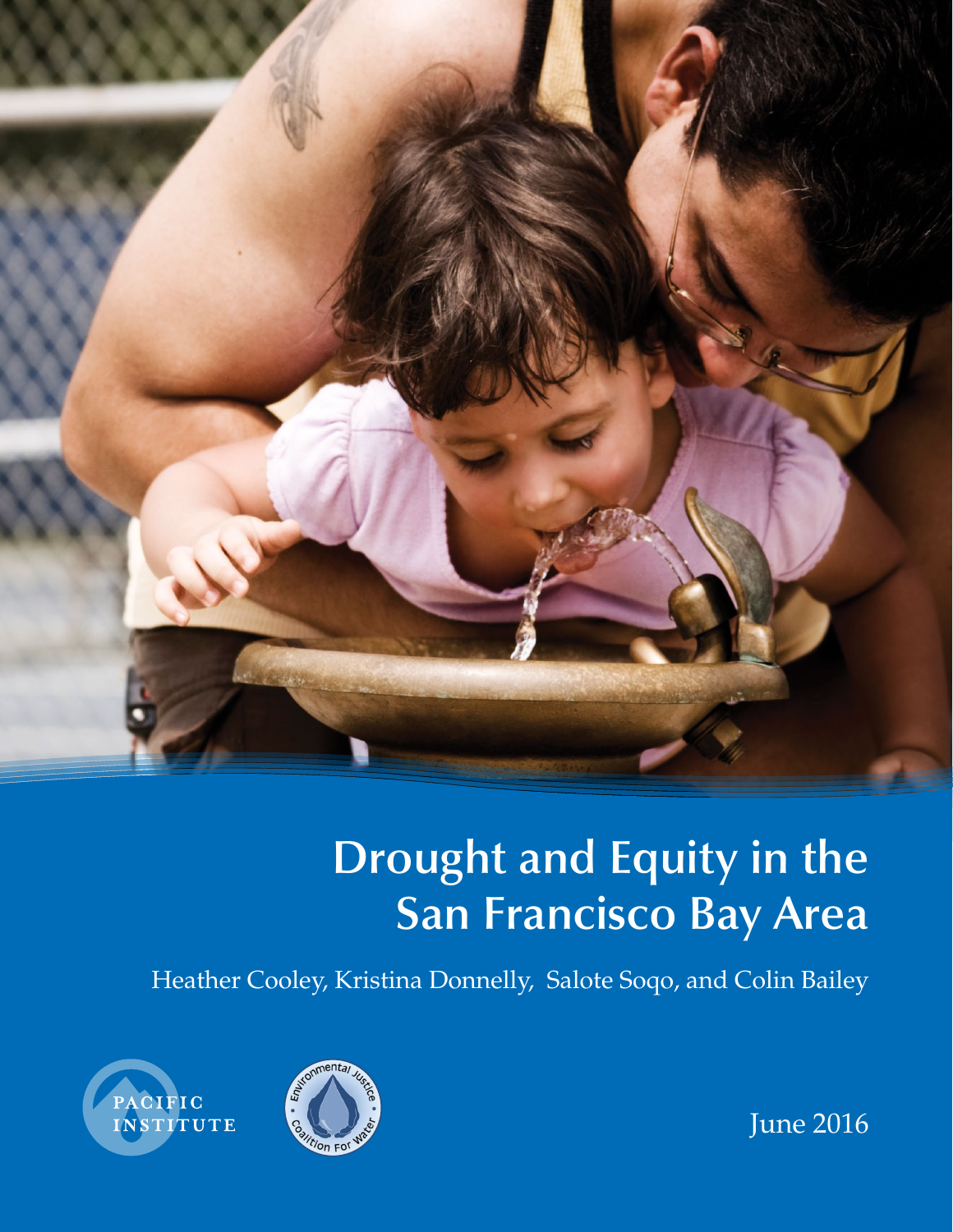## **Drought and Equity in the San Francisco Bay Area**

June 2016

## **Lead Authors**

Heather Cooley, Pacific Institute Kristina Donnelly, Pacific Institute Salote Soqo, Environmental Justice Coalition for Water Colin Bailey, Environmental Justice Coalition for Water

## **Contributing Authors**

Tameeka Bennett, Youth United for Community Action Brian Beveridge and Margaret Gordon, West Oakland Environmental Indicators Project Henry Clark, PhD, West County Toxics Coalition Whitney Dotson, North Richmond Shoreline Open Space Alliance Marie Harrison and Bradley Angel, Greenaction for Health and Environmental Justice Douglas Mundo and Terrie Green, Shore Up Marin Sherri Norris and Lauren Hughes, California Indian Environmental Alliance Charles Taylor, Alviso Water Collaborative

ISBN-13: 978-1-893790-73-5 © 2016 Pacific Institute. All rights reserved.

**Pacific Institute**  654 13th Street, Preservation Park Oakland, California 94612 Phone: 510.251.1600 | Facsimile: 510.251.2203 www.pacinst.org





Cover photo: Marilyn Nieves Designer: Bryan Kring, Kring Design Studio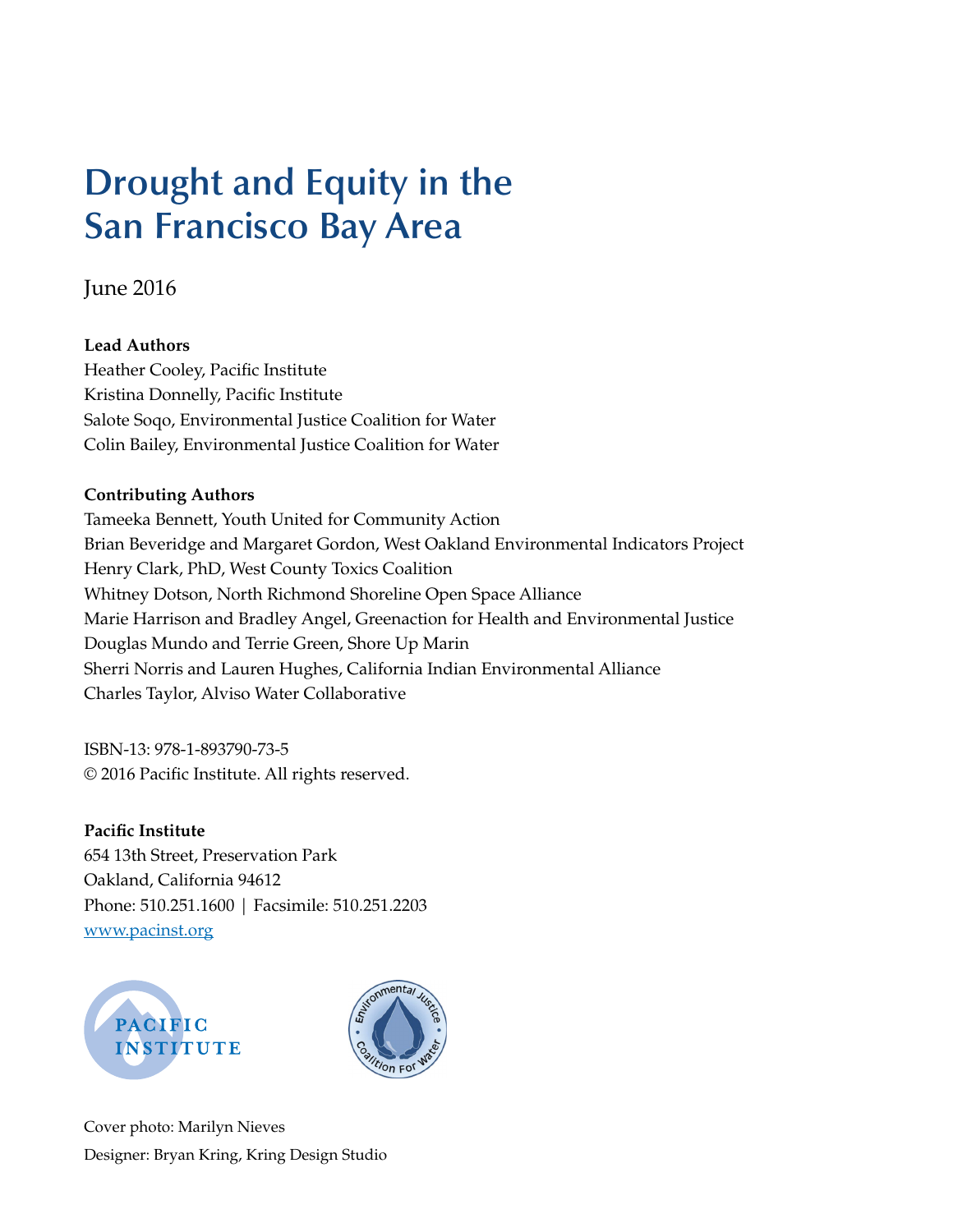## <span id="page-2-0"></span>**ABOUT THE PACIFIC INSTITUTE**

The Pacific Institute envisions a world in which society, the economy, and the environment have the water they need to thrive now and in the future. In pursuit of this vision, the Institute creates and advances solutions to the world's most pressing water challenges, such as unsustainable water management and use; climate change; environmental degradation; food, fiber, and energy production; and basic lack of access to fresh water and sanitation.

Since 1987, the Pacific Institute has cut across traditional areas of study and actively collaborated with a diverse set of stakeholders, including leading policymakers, scientists, corporate leaders, international organizations such as the United Nations, advocacy groups, and local communities. This interdisciplinary and independent approach helps bring diverse groups together to forge effective real-world solutions.

More information about the Pacific Institute and its staff, board of directors, and programs can be found at www.pacinst.org.

## **ABOUT THE ENVIRONMENTAL JUSTICE COALITION FOR WATER**

The Environmental Justice Coalition for Water (EJCW) works within a Community-to-Capitol framework, connecting the most pressing needs of our disadvantaged community partners to our network of partners and agencies statewide. EJCW's work is rooted in the communities most affected by environmental injustice. Issues and solutions are identified through regional chapters and statewide work groups. EJCW is positioned in the state capital, in order to connect communities with state agencies to bring about change multilaterally through advocacy, education, training, litigation, community organizing, and capacity-building, and by providing technical assistance. EJCW aims to effectively influence the intersections of water justice and environmental justice, community health, and human rights issues from community to global levels.

## **ACKNOWLEDGMENTS**

We would like to extend our heartfelt appreciation to our Project Advisory Committee members, who generously reviewed and shared their insights on the research and results from this project: Bradley Angel (Greenaction for Health and Environmental Justice), Tameeka Bennett (Youth United for Community Action), Brian Beveridge (West Oakland Environmental Indicators Project), Henry Clark, PhD (West County Toxics Coalition), Whitney Dotson (North Richmond Shoreline Open Space Alliance), Margaret Gordon (West Oakland Environmental Indicators Project), Terrie Green (Shore Up Marin), Marie Harrison (Greenaction for Health and Environmental Justice), Lauren Hughes (California Indian Environmental Alliance), Douglas Mundo (Shore Up Marin), Sherri Norris (California Indian Environmental Alliance), and Charles Taylor (Alviso Water Collaborative). This work was supported by a grant from the San Francisco Foundation. We thank it for its support. The opinions expressed in this report are those of the authors and do not necessarily reflect the views of the San Francisco Foundation.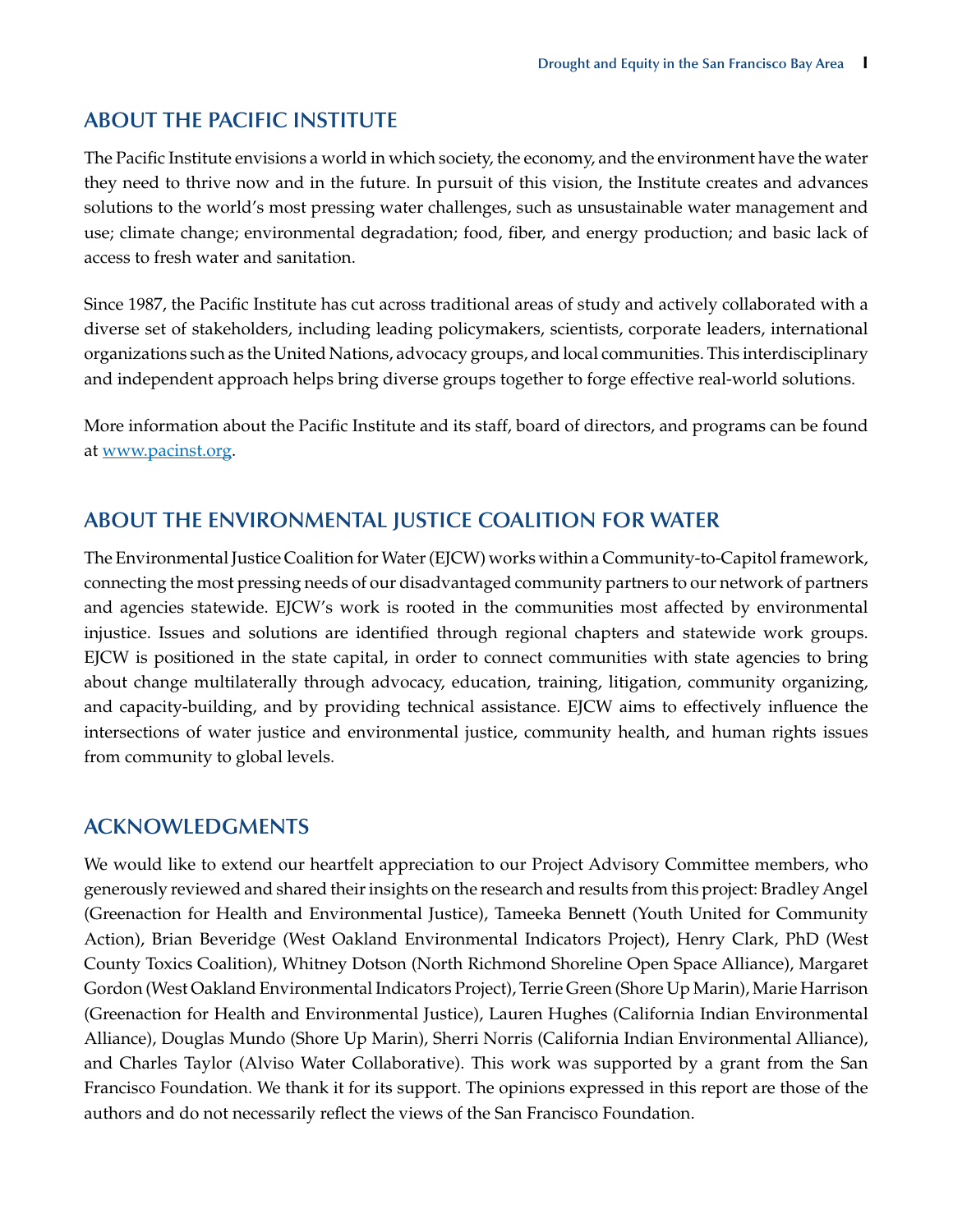## **Contents**

| About the Pacific Institute |  |
|-----------------------------|--|
|                             |  |
|                             |  |
| Introduction.               |  |
|                             |  |
|                             |  |
|                             |  |
|                             |  |
|                             |  |
|                             |  |
|                             |  |
|                             |  |
|                             |  |
|                             |  |
|                             |  |
|                             |  |
|                             |  |
|                             |  |
|                             |  |
| References.                 |  |
|                             |  |

### **FIGURES**

| Figure 2. Urban and residential per capita water use, in gallons per person per day, |  |
|--------------------------------------------------------------------------------------|--|
| $-5$                                                                                 |  |
|                                                                                      |  |

### **TABLES**

|--|--|--|--|--|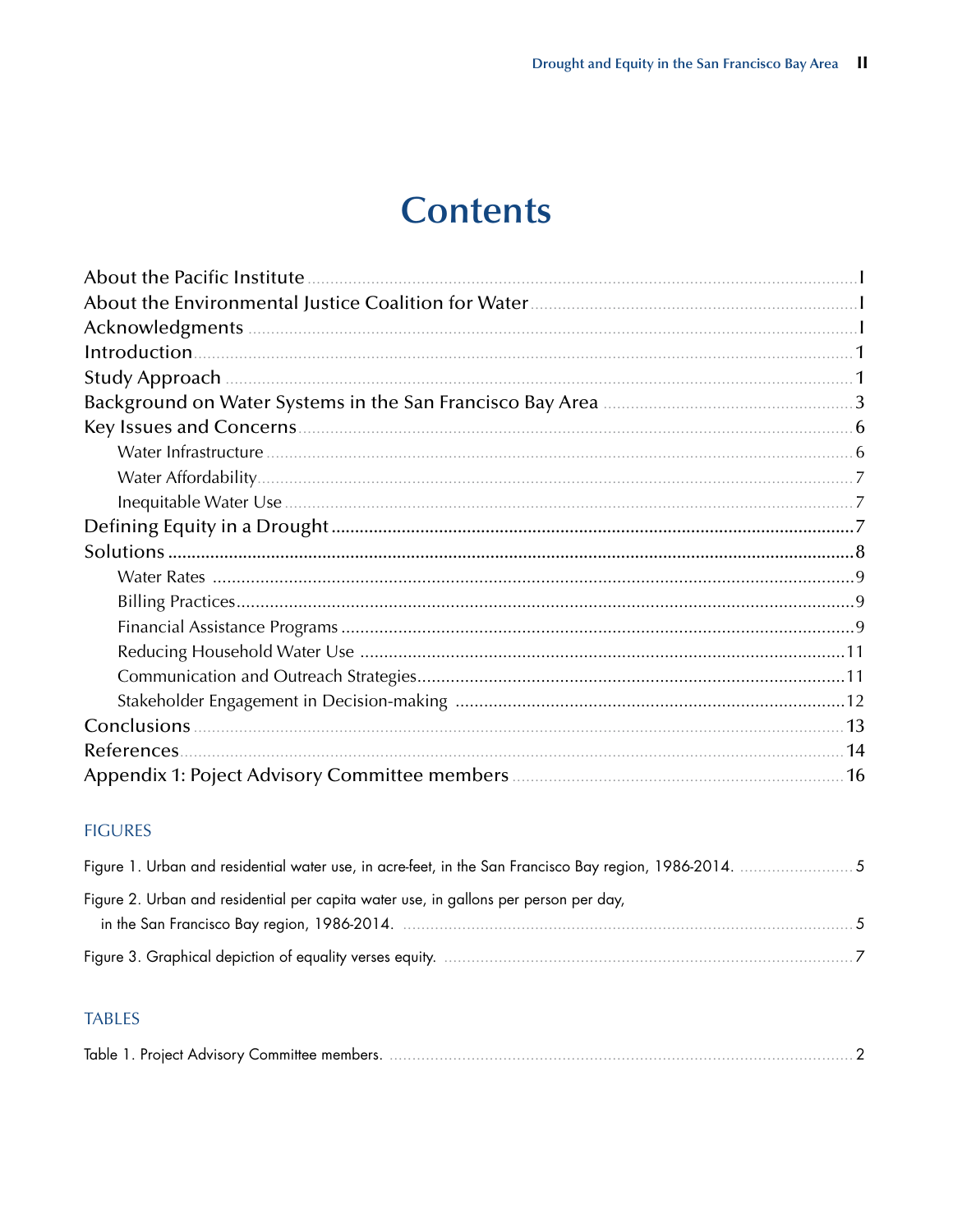#### <span id="page-4-0"></span>**INTRODUCTION**

ALIFORNIA IS NOW IN the fifth year<br>of a drought of extreme proportions.<br>Cumulative precipitation between 2011<br>and 2014 was a record low of 40 inches compared of a drought of extreme proportions. Cumulative precipitation between 2011 and 2014 was a record low of 40 inches, compared to a historical average of 70 inches ([CNAP 2014](#page-17-1)). Precipitation in late 2015 and early 2016 brought welcome relief, but it was not enough to offset the four-year deficit. Dry conditions have been exacerbated by high temperatures. Calendar years 2014 and 2015 were the hottest and second-hottest years, respectively, on record.

The drought is having far-reaching effects, including on the state's agricultural sector, ecosystems, and urban areas. A key area of concern —but one that has received little attention is how the drought is affecting low-income communities. To address this gap, the Pacific Institute and the Environmental Justice Coalition for Water partnered with eight community-based organizations to examine the ways in which the drought has affected low-income communities in the San Francisco Bay Area and to identify strategies to mitigate these impacts. This report describes the key issues and concerns identified by our community partners and recommendations for addressing those concerns. The report can serve as a tool for both water managers and community members everywhere as they work to develop more equitable and resilient communities for the climate of the future. The recommendations in this report can also be used to guide state policymakers in implementing the human right to water (AB 665), which recognizes that every human being has

the right to safe, clean, affordable, and accessible water adequate for human consumption, cooking, and sanitary purposes. While the focus of this effort was on drought in the San Francisco Bay Area, the approach and findings can be applied to urbanized areas everywhere.

#### **STUDY APPROACH**

This effort followed a community-based participatory research (CBPR) model. While there are multiple definitions of CBPR, one used by the W.K. Kellogg Foundation Community Health Scholars Program is among the most commonly cited, defining CBPR as:

*"A collaborative approach to research that equitably involves all partners in the research process and recognizes the unique strengths that each brings. CBPR begins with a research topic of importance to the community and has the aim of combining knowledge with action and achieving social change..."*

CBPR is unique in that it combines the technical expertise of researchers with the experiential knowledge of community partners directly affected by the issue being studied. The CBPR model empowers communities by including them as part of the project team, working side-by-side with researchers to shape and implement the research scope, disseminate the findings in their communities, and advance them at the policy level through strategic community-based advocacy strategies. Successful CBPR partnerships benefit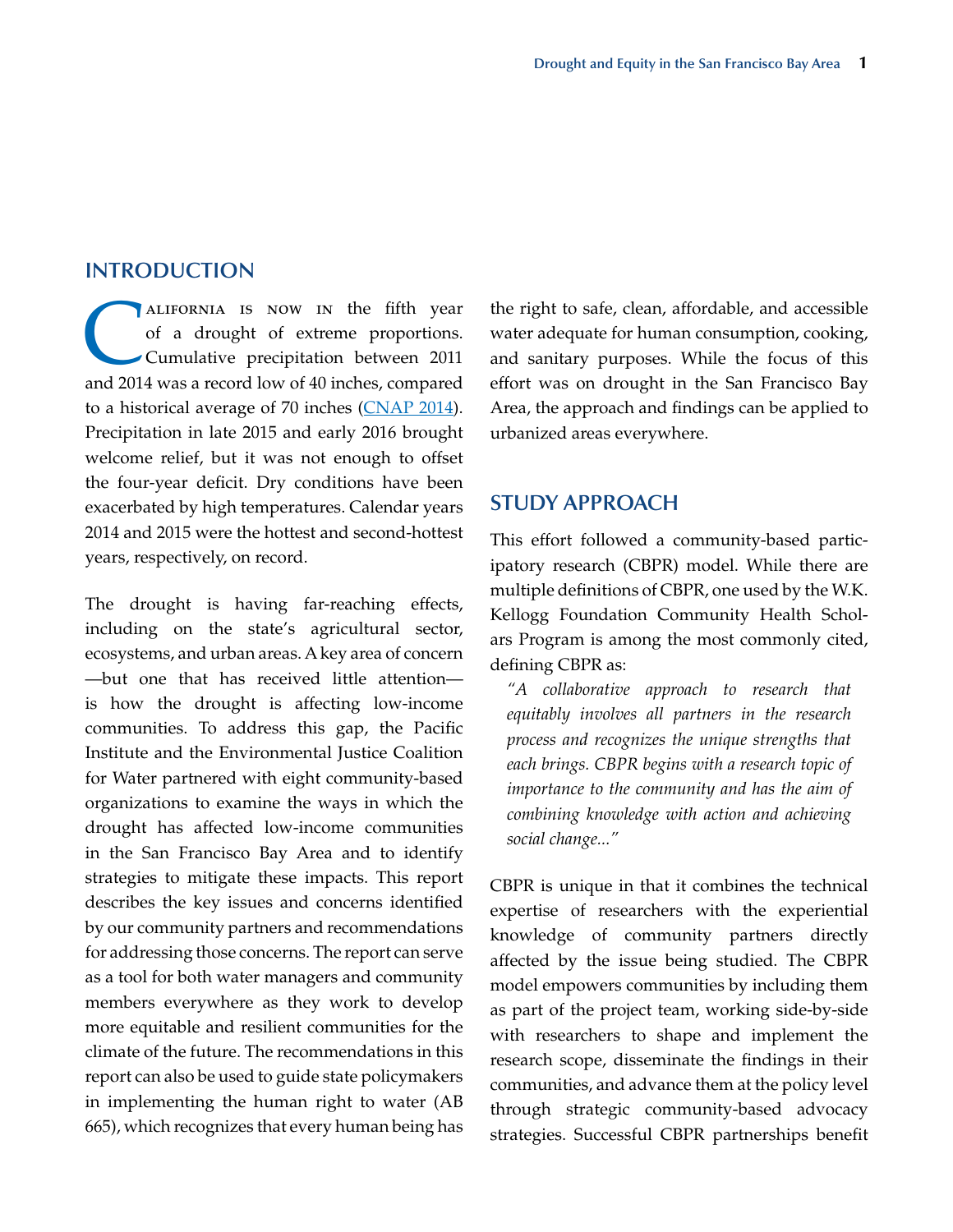<span id="page-5-0"></span>all of the partners involved by, among other things, enhancing their capacity to learn from their involvement, creating a better understanding of each other's strengths and limitations, establishing new collaborative efforts through increased networking among the partners, creating new ways of thinking about their own work, and enhancing professional development to enable all partners to build needed competencies [\(Hartwig,](#page-17-2) [Calleson, and Williams 2006\)](#page-17-2).

Community engagement in this study took place from August 2015 to June 2016 through consultation with eight community partners (referred to as the Project Advisory Committee, or PAC) at key decision points in the research process. These decisions included the identification of key drought- and water-related concerns in their communities, an examination of solutions to address these concerns, and an exploration of ways to share the results with key audiences. The PAC represented seven community grassroots groups and a statewide native tribal organization that work with climate-vulnerable and environmental justice communities in the Bay Area region (Table 1). A profile of each organization on the PAC and its representative is provided in Appendix 1.

In addition to representing their organizations, PAC members are longtime residents of the Bay Area and of the communities they serve. They have worked to address various social and environmental justice issues through a number of actions—from direct organizing, outreach, and education to policy advocacy. While the PAC primarily played an advisory role, it is anticipated that, with support, PAC members could also engage with their communities about the results of this study and create a stronger partnership to implement the recommendations identified.

Several venues were used to engage PAC members, including five in-person meetings, online surveys, and one-on-one discussions. In-person meetings were held with the entire PAC between August 2015 and February 2016. These meetings typically included PowerPoint presentations followed by facilitated question-and-answer sessions and small group discussions. At the first PAC meeting in August 2015, Heather Sarantis from Commonweal—a Bolinas-based nonprofit that

#### Table 1.

| <b>Name of Organization/Community Group</b>      | <b>Name of PAC Member(s)</b>        | <b>Community</b>                                    |
|--------------------------------------------------|-------------------------------------|-----------------------------------------------------|
| Alviso Water Collaborative                       | Charles Taylor                      | Alviso, Santa Clara County                          |
| Greenaction for Health and Environmental Justice | Marie Harrison, Bradley Angel       | Bayview Hunters Point, San Francisco                |
| Shore Up Marin                                   | Douglas Mundo, Terrie Green         | Canal and Marin City, Marin County                  |
| West Oakland Environmental Indicators Project    | Brian Beveridge, Margaret<br>Gordon | West Oakland, Alameda County                        |
| <b>West County Toxics Coalition</b>              | Henry Clark, PhD                    | West County, Contra Costa County                    |
| North Richmond Shoreline Open Space Alliance     | <b>Whitney Dotson</b>               | North Richmond, Contra Costa County                 |
| Youth United for Community Action (YUCA)         | Tameeka Bennett                     | East Palo Alto, San Mateo County                    |
| California Indian Environmental Alliance         | Sherri Norris, Lauren Hughes        | Native American tribes in Bay Area and<br>statewide |

#### Project Advisory Committee members.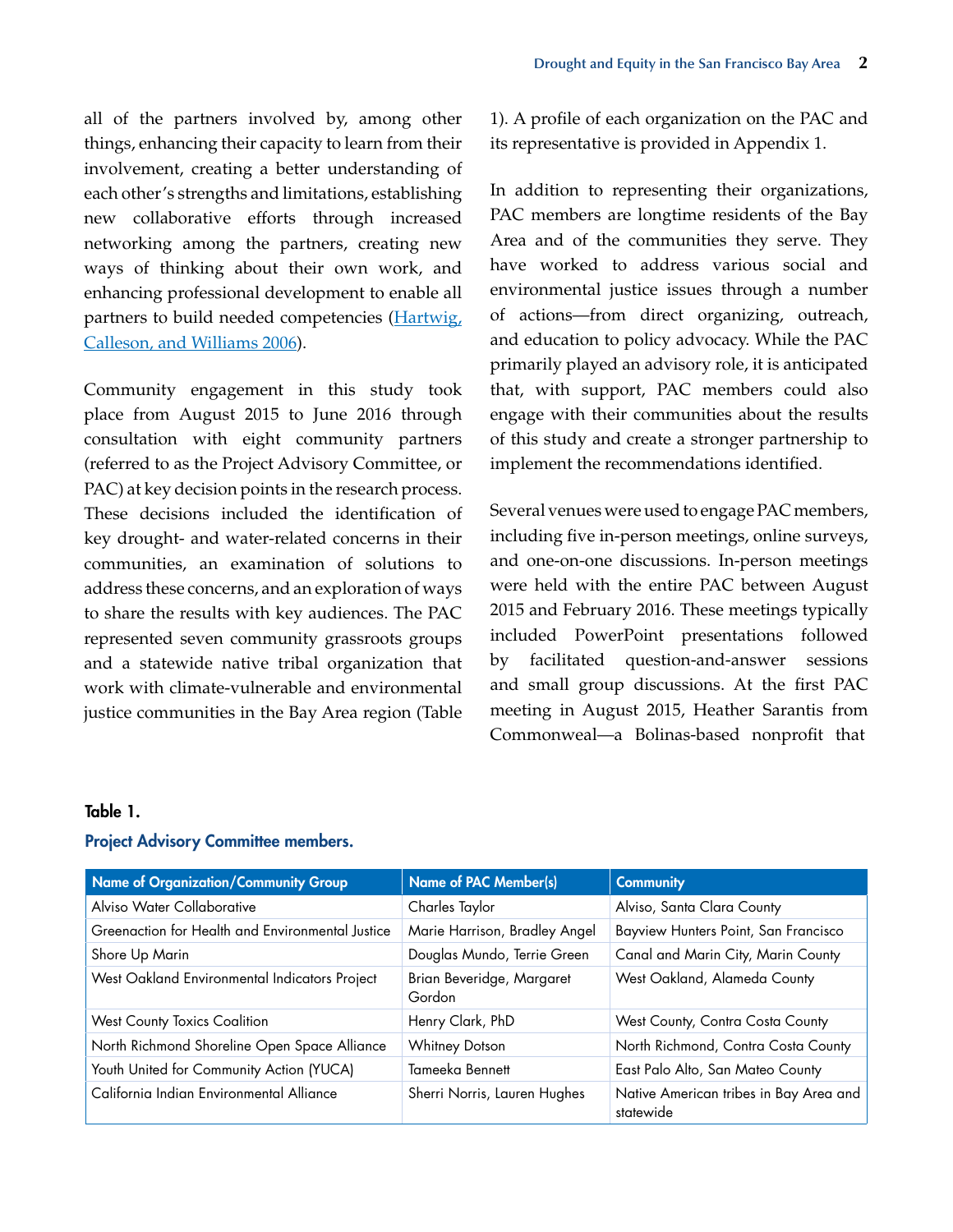<span id="page-6-0"></span>works in health and healing, art, education, the environment, and justice—provided a brief overview of the principles of community-based participatory research. <sup>1</sup> The group then discussed and provided input on the project purpose and scope, as well as the research questions and product that would be produced. Researchers also provided an overview of the drought and its impacts on the state, and the group discussed drought impacts that PAC members were experiencing or were concerned about in their communities, including water shortages, declining water quality, rising water and energy rates, and wildfires.

At the second PAC meeting in October 2015, Pacific Institute researchers provided an overview of water systems in the San Francisco Bay Area and reported on the drought impacts of greatest concern to PAC members (as identified during the first meeting). It became clear that while some of the issues were associated with the drought, others represented longstanding issues and concerns in these communities. Rising water costs, for example, are of concern even in average years; however, drought surcharges, depending on how they are implemented, could exacerbate these concerns.

At the third meeting, in November 2015, the group continued discussions about general and droughtrelated concerns. During the meeting, the group decided to narrow the key issues to affordability and the condition of the region's water infrastructure. The group had detailed discussions about the cost of water and the challenges Proposition 218 poses for providing water assistance programs for lowincome customers. The group then divided into smaller groups to begin a brainstorming session

about solutions to affordability and infrastructure concerns. After the meeting, the Pacific Institute and the Environmental Justice Coalition for Water developed a list of proposed solutions based on suggestions from the PAC members as well as from a review of the literature.

The fourth session was held in December 2015. During the meeting, the group discussed statewide efforts and initiatives, including the human right to water and the funding available for drought relief in some areas. Small group discussions were held to review the possible solutions that had been compiled from the previous meeting and to suggest new ideas based on their interests and experiences. Finally, the group began planning for a stakeholder summit at which the project team and PAC members will share the results of this research with stakeholders, including water utilities, and begin a dialogue on how to move these strategies forward.

The fifth and final session was held in February 2016. PAC members reviewed the draft research report and continued planning the stakeholder summit. The group discussed some of the challenges water utilities might have when dealing with drought and the ways in which the research report and the summit could help to begin a dialogue about how to address these equity concerns. The group also had a brainstorming session on the goals and objectives for the summit, and it agreed that one of the goals should be to improve communication between community groups and water utilities.

## **BACKGROUND ON WATER SYSTEMS IN THE SAN FRANCISCO BAY AREA**

The Department of Water Resources divides the state into ten hydrologic regions for planning purposes. The San Francisco Bay hydrologic region covers a 4,500-square-mile area that includes all

<sup>1</sup> Heather Sarantis is the Women's Health Program director at Commonweal. Heather trains community members and scientists to conduct community-based participatory research (CBPR) that focuses on breast cancer prevention.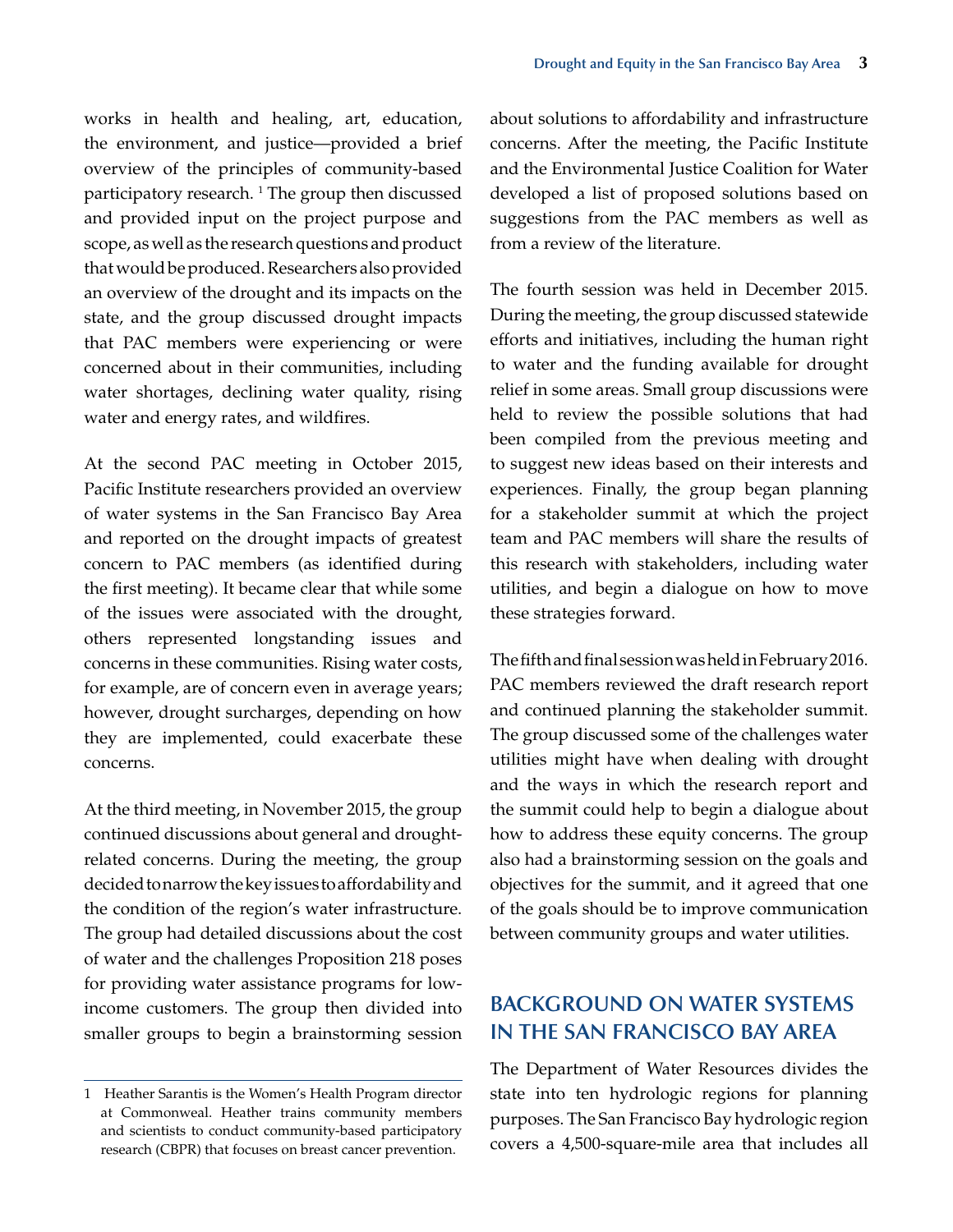of San Francisco County and portions of Marin, Sonoma, Napa, Solano, San Mateo, Santa Clara, Contra Costa, and Alameda counties. The region has an estimated 190 community water systems that provide water to residential, commercial, industrial, and institutional users [\(DWR 2013](#page-17-3)).<sup>2</sup> The majority of these water systems (60%) serve small communities of 3,300 people or fewer; however, the majority (95%) of the population is served by medium and large systems.

Bay Area water systems are managed by a complex network of special districts, city and county agencies, and private water companies. Most water suppliers provide water service directly to households and businesses and are referred to as retail water utilities. A handful of water suppliers in the region, such as the Contra Costa Water District and Sonoma County Water Agency, sell water wholesale to retail water utilities. Some utilities provide both retail and wholesale service. For example, the San Francisco Public Utilities Commission (SFPUC) sells water directly to households and businesses in the City and County of San Francisco and sells water wholesale to 26 agencies in Alameda, Santa Clara, and San Mateo counties.

According to DWR ([2013\)](#page-17-3), total water use in the San Francisco Bay region in 2010, the most recent year for which complete data are available, was about 1.2 million acre-feet. Of that amount, an estimated 90% was used in urban areas for residential, commercial, industrial, and institutional purposes. Nine percent was used for agricultural irrigation, primarily in the northern and northeastern parts of the Bay Area in Napa, Marin, Sonoma, and Solano counties and to a lesser extent in Santa Clara and Alameda counties along the edge of

urban development. A small amount of water (1%) was used for managed wetlands.

Figure 1 shows urban and residential water use in the San Francisco Bay Area between 1986 and 2014. These data show that water use has been declining across the region over the past three decades despite continued economic and population growth. Water use declines dramatically during drought periods in response to reductions in available supply. Throughout this period, the amount of water used per person, referred to as per capita water use, has been steadily declining (Figure 2). Urban and residential per capita water use dropped significantly during the 1987-1992 and the 2007-2009 droughts; although there was some rebound following the droughts, per capita use did not return to predrought levels. During the current drought, urban and residential per capita water use has fallen to record lows of 119 and 72 gallons per capita per day (gpcd), respectively. While the region's water use is relatively lower than that of the state as a whole, improvements are still possible. For example, in Southeast Queensland, Australia, residential water use was 45 gpcd in 2015 [\(SEQ 2015](#page-18-0)), and in Israel, it was less than 36 gpcd in 2014 [\(Israel Central Bureau of](#page-18-1)  [Statistics 2016](#page-18-1)).

The water supply portfolio of each urban water system in the San Francisco Bay Region differs depending on a variety of factors, such as geography, local water availability, historical water rights, and contracts with wholesale agencies. In total, about 70% of the urban water supply is imported from other regions and 30% comes from local water supplies. Imported water sources include the Mokelumne and Tuolumne rivers, as well as the Sacramento-San Joaquin Bay Delta. Local water sources include groundwater, which makes up 19% of the region's water supply; local rivers and streams, which make up 15% of

<sup>2</sup> Community water systems supply water to the same population year-round. The 190-systems total does not include systems that serve fewer than 25 people.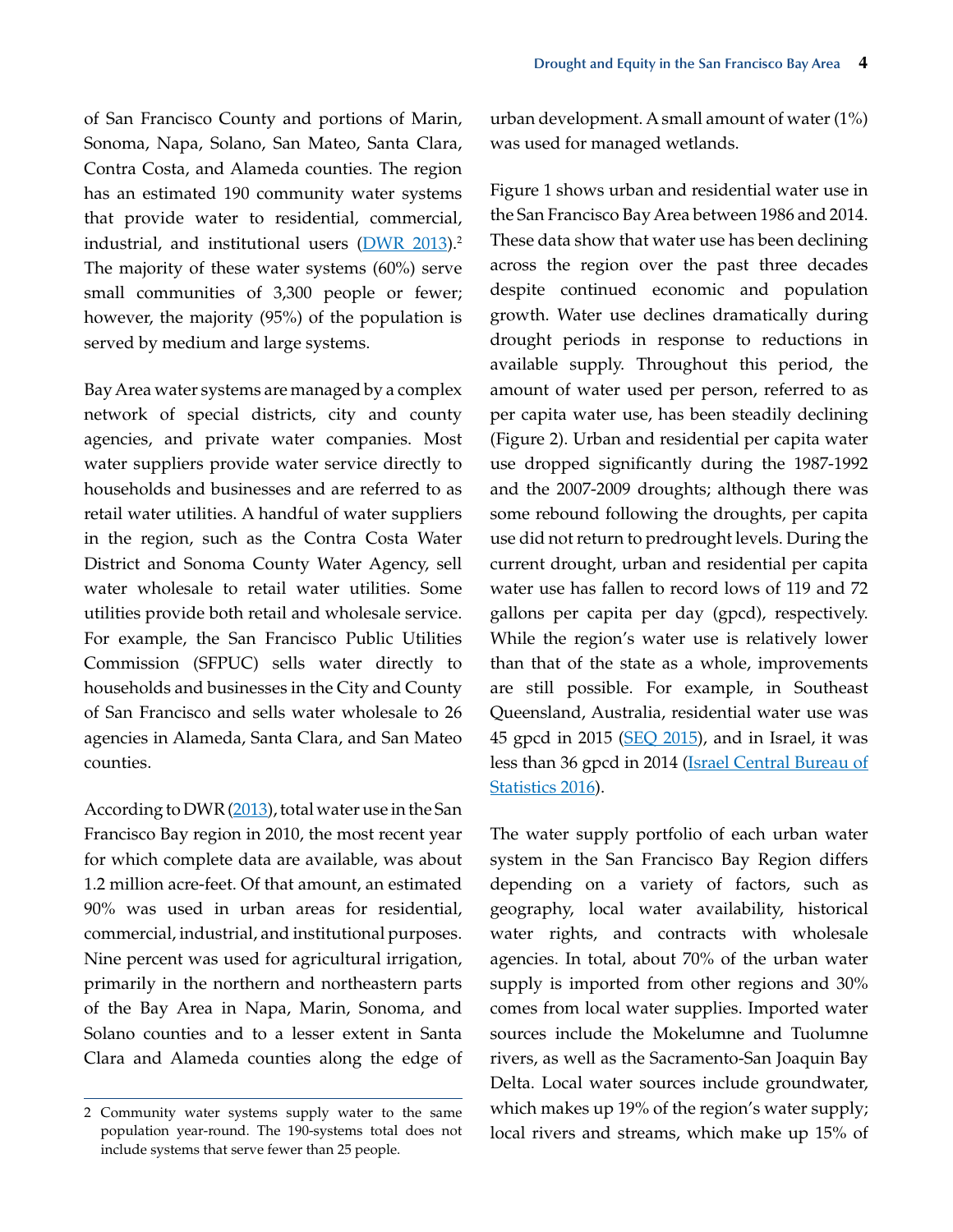#### <span id="page-8-0"></span>Figure 1.

Urban and residential water use, in acre-feet, in the San Francisco Bay region, 1986-2014. \

Urban Water Use **The Co** 

Residential Water Use **College** 



#### Source: [Vorster \(2015](#page-18-2))

*Notes:* An acre-foot is the amount of water needed to cover an acre of land with one foot of water and is equivalent to nearly 326,000 gallons. Annual water use data for the entire 1986-2014 period is available from water suppliers that serve about 93% of the 6.65 million people who reside in the region. These data do not include Novato, Petaluma, Sonoma Valley, Napa Valley communities (except the City of Napa), Vallejo, American Canyon, Benicia, Fairfield, and Suisun City, which had an estimated combined population in 2014 of about 450,000.

#### Figure 2.

Urban and residential per capita water use, in gallons per person per day, in the San Francisco Bay region, 1986-2014.  $\alpha$ 

Urban Per Capita Use  $\mathbf{H}$ Residential Per Capita Use

#### Source: [Vorster \(2015\)](#page-18-2)

*Notes:* See notes for Figure 1 above.

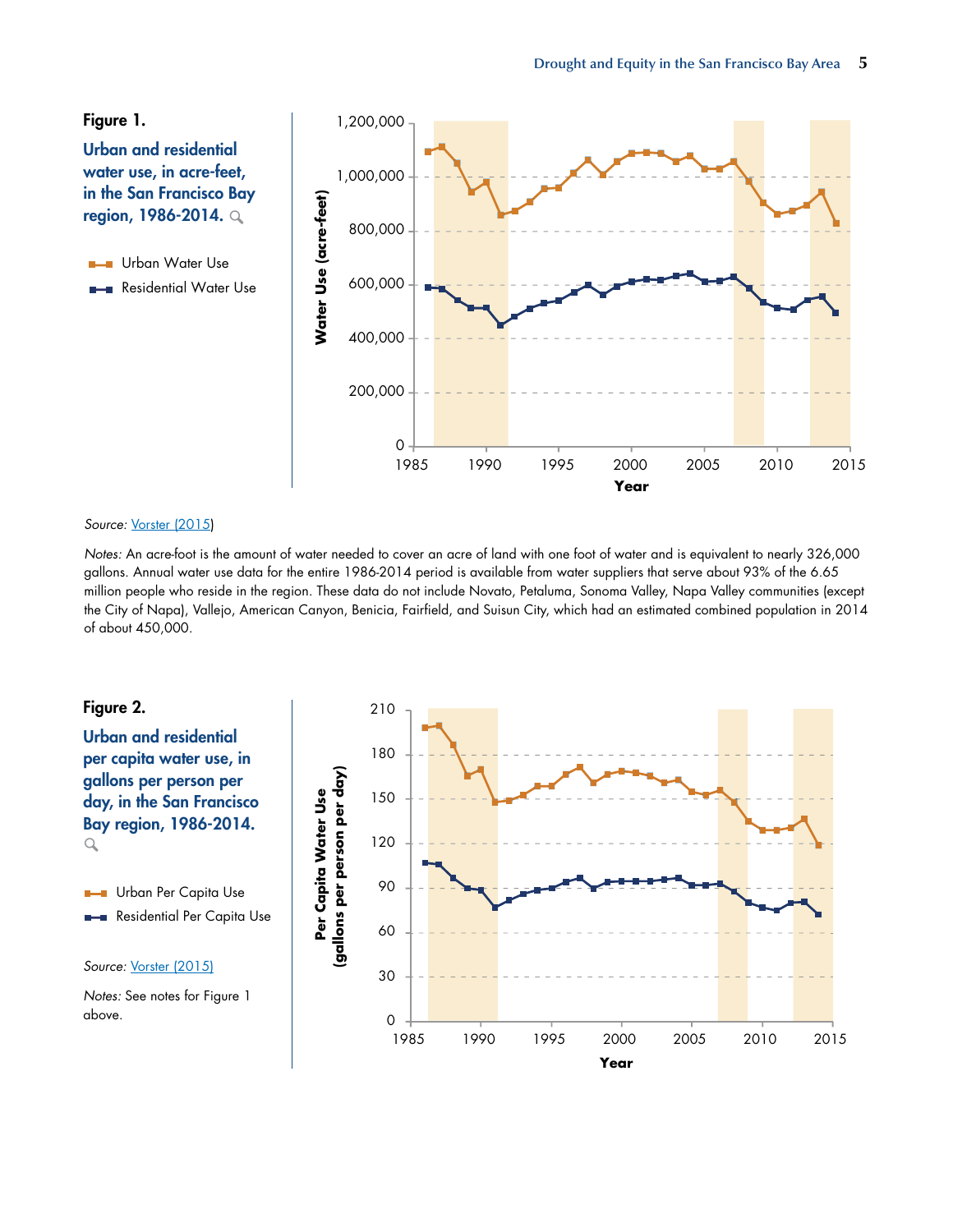<span id="page-9-0"></span>the region's supply; and recycled water, which constitutes  $4\%$  of the region's supply ( $\overline{\text{DWR}}$  2013).<sup>3</sup>

## **KEY ISSUES AND CONCERNS**

During PAC meetings, participants identified a broad set of concerns about the impacts of the drought on communities in the San Francisco Bay Area, including household water shortages, declining water quality, wildfires, and rising water and energy prices. The project team worked together to prioritize among these concerns by examining available data on drought impacts for the region, such as the number of households that have reported water shortages and lower groundwater levels. Based on these discussions and a survey of members, the group identified water infrastructure conditions and affordability as the key concerns for low-income communities in the San Francisco Bay Area. Participants also raised concerns about inequities in water use, whereby wealthier households typically use more water than lower-income households. The group noted that these are persistent, interrelated concerns that have been exacerbated by the drought.

#### *Water Infrastructure*

Most water systems in the United States were built in the early 20th century, and significant investments are needed to repair and upgrade pipes, treatment systems, storage facilities, pumps, and more. In San Francisco, for example, 320 of the more than 1,200 miles of underground water delivery pipes within the city were rated as "high priority" for replacement in 2013 (San Francisco [Public Utilities Commission 2015](#page-18-5)). In addition to upgrading aging infrastructure, utilities must make investments to comply with drinking and environmental water quality requirements.

The U.S. Environmental Protection Agency (U.S. EPA) estimates that California's capital investment needs for water and wastewater systems will be \$47.0 billion and \$27.1 billion (in 2015 dollars), respectively, over the next 20 years ([U.S. EPA](#page-18-3) [2013](#page-18-3); [U.S. EPA 2016](#page-18-4)).<sup>4</sup> Hanak et al. ([2014\)](#page-17-4) find that expenditures on water and wastewater systems in California are generally adequate to meet the need. The authors, however, acknowledge that there are other challenges on the horizon that could increase water costs, including more expensive water and wastewater treatments systems, along with investments required to restore and protect the Sacramento–San Joaquin Delta and related water supply infrastructure. Moreover, additional investment will be needed to accommodate population growth, raw water storage, and operation and maintenance costs.

Water infrastructure may be at increased risk during a drought. Droughts tend to lower the groundwater table due to reduced infiltration and over-pumping of aquifers, resulting in land subsidence that can damage under- and above-ground water delivery infrastructure. Additionally, frequent changes in water pressure can increase wear and tear on the water delivery system. Changes in water sources or water quality that may result from a drought can increase corrosion or scaling in the water distribution system. Finally, the water utility may delay planned infrastructure investments due to reductions in water sales during a drought, which could increase long-term costs to the ratepayer.

<sup>3</sup> Figures represent average deliveries between 2001 and 2010.

<sup>4</sup> These figures likely underestimate the actual need, as they do not include projects to accommodate population growth, raw water storage, or operation and maintenance costs. In addition, due to data collection limitations, nearly all of the wastewater needs represent investments that will be made in the next five years, not the next 20 years.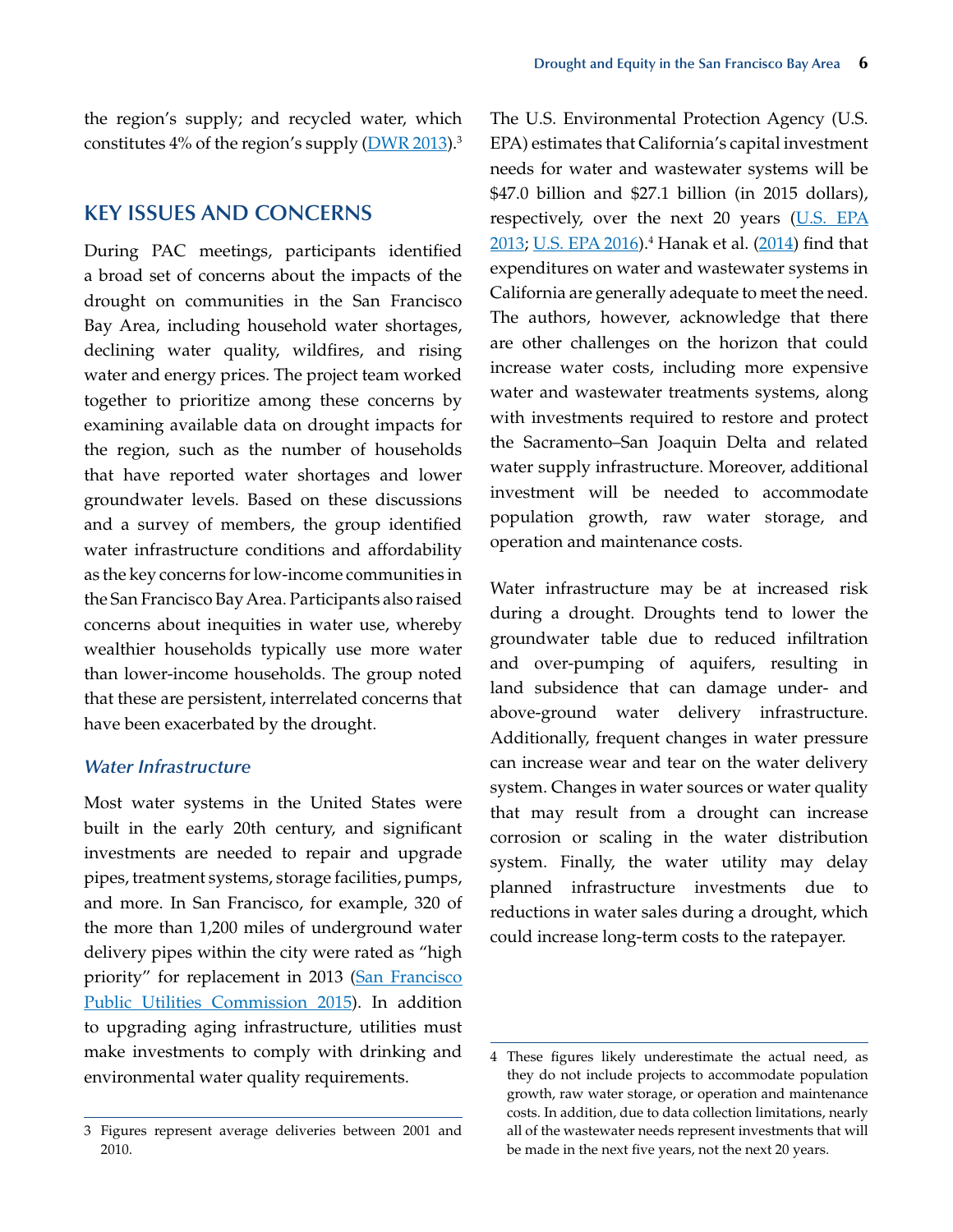#### <span id="page-10-0"></span>*Water Affordability*

The majority of water system costs are paid by local ratepayers, and as water system costs increase, water rates are likely to rise. Hanak et al. [\(2014](#page-17-4)) finds that water bills in California's urban areas increased two to three times faster than inflation between 2000 and 2010 to cover infrastructure and other system costs. Rising water costs create affordability challenges for low-income households and for those on fixed incomes. Yet, affordability is a central element for ensuring basic access to water—a human right recognized by the state of California. Indeed, lowincome households that cannot afford to pay for water may have their water service suspended. Late fees or fees to reinstate service exacerbate financial troubles for families that are already under financial stress.

Water rates tend to rise during a drought, worsening affordability concerns. The cost of water can go up during a drought if, for example, the water utility has to purchase more expensive supplies, increase treatment for lower quality water, or pump groundwater from greater depths. For example, the East Bay Municipal Utility District drew from a more expensive emergency supply in both 2014 and 2015 [\(Figueroa 2014](#page-17-5); [Figueroa](#page-17-6) [2015](#page-17-6)). Moreover, as water use declines during the drought, water sales may not be sufficient to cover the utility's costs, most of which are fixed. Water utilities may implement a temporary drought surcharge to help cover their costs during these periods and, depending on how these are implemented, these surcharges could exacerbate affordability concerns for low-income households.

#### *Inequitable Water Use*

Income is a known driver of water demand ([Headley 1963](#page-18-8); [Gregory and Di Leo 2003](#page-17-7); [Stoker](#page-18-9) [and Rothfeder 2014](#page-18-9)), and low-income households

typically have some of the lowest levels of water use. Higher-income households are more likely than low-income households to live in singlefamily homes with water-using features, such as large, well-watered landscapes and pools. While data on household water use and income are not available, similar trends are observed in higher-income communities. For example, in Hillsborough, where median household income exceeds \$250,000, per capita household water use in 2015 was 181 gpcd. By contrast, in nearby East Palo Alto, where the median household income is less than \$53,000, per capita household water use in the same year was 43 gpcd [\(SWRCB 2016](#page-18-6); [U.S.](#page-18-7) [Census Bureau 2016](#page-18-7)). Higher levels of water use place additional burdens and costs on the water system and increase the likelihood of having to develop more expensive water supplies.

#### **DEFINING EQUITY IN A DROUGHT**

The terms "equity" and "equality" are often associated with fairness and justice. Yet, while equality is about sameness (giving everyone the same thing), equity is about making sure everyone has access to the same opportunities. Figure 3 provides a simple depiction of these concepts.

## Figure 3. Graphical depiction of equality verses equity.

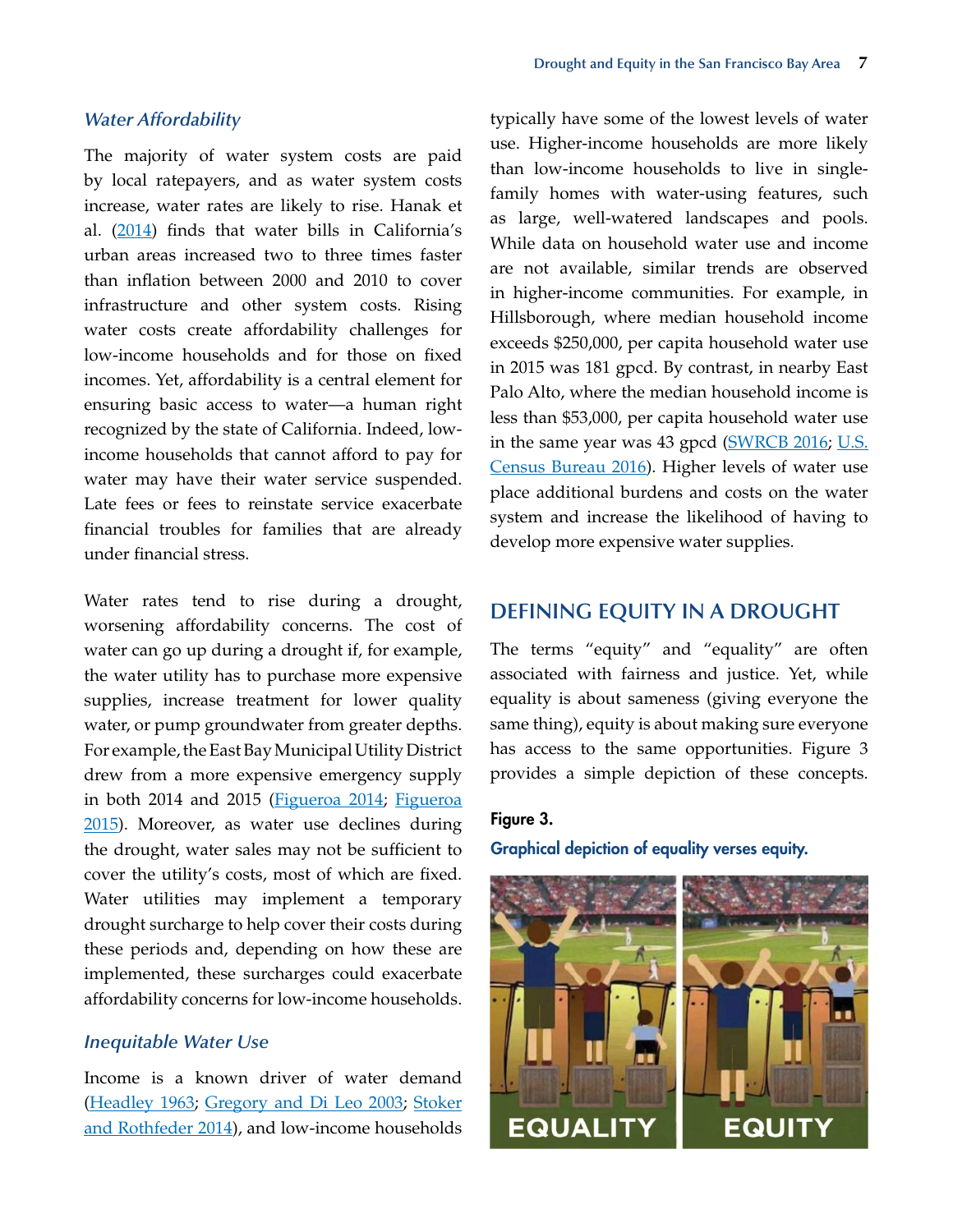<span id="page-11-0"></span>The left-hand side of the image depicts equality, whereby everyone is standing on the same-size box, although only some can watch the baseball game. The right-hand side of the image depicts equity, whereby individuals stand on boxes of varying size, depending on their need, so that all are able to watch the game.

The current California drought has garnered significant national and international attention over the past several years. Yet, equity has not been featured prominently in discussions about the drought and its impacts. Recent events have highlighted the need for a frank discussion about water and equity. One of these events occurred in Flint, Michigan, which received national attention in 2015 when predominantly low-income communities suffered a public health crisis from lead poisoning in the water delivery system. Closer to home, the City of East Portersville—a community of 7,500 residents in Tulare County relies on private wells that have been running dry since the summer of 2014, highlighting the problem of water scarcity during drought and its disproportionate impacts on low-income, rural communities.

As part of this project, the project team sought to better articulate the meaning of equity in a drought. The group determined that an equitable drought response effort would ensure that:

- basic human needs are met through affordable water for low-income communities
- water conservation and efficiency and other demand management strategies are prioritized over expensive supply-side infrastructure investments
- policies and regulations do not hinder the development of less costly and environmentally friendly alternative household or community water supplies, such as greywater systems
- new water and wastewater infrastructure investments are sustainable and provide multiple co-benefits that improve the quality of life for local communities
- information is readily accessible
- • California's water-related policies and plans do not further perpetuate existing environmental and social issues.

The PAC noted that there is a need to clarify some of the terms commonly used when discussing equity, such as "disadvantaged," "low income," and "affordability," and to recognize that the definition of these terms will vary from community to community. For example, a level of income that is low for someone living in San Francisco may be relatively high for someone living in Antioch. The PAC further stressed that the specific definition matters when it is used to make public policy decisions. It also noted that households designated as "low-income" can have varying degrees of need for assistance.

## **SOLUTIONS**

A variety of solutions are available to address the issues and concerns identified by the community groups. These solutions were identified through group brainstorming sessions at each of the PAC meetings. We divide these solutions into six key areas:

- 1. Fair and equitable water rates
- 2. Billing practices that meet low-income household needs
- 3. Low-income financial assistance programs
- 4. Programs to reduce water use in low-income households
- 5. Effective communication and outreach strategies
- 6. Stakeholder engagement in decision-making processes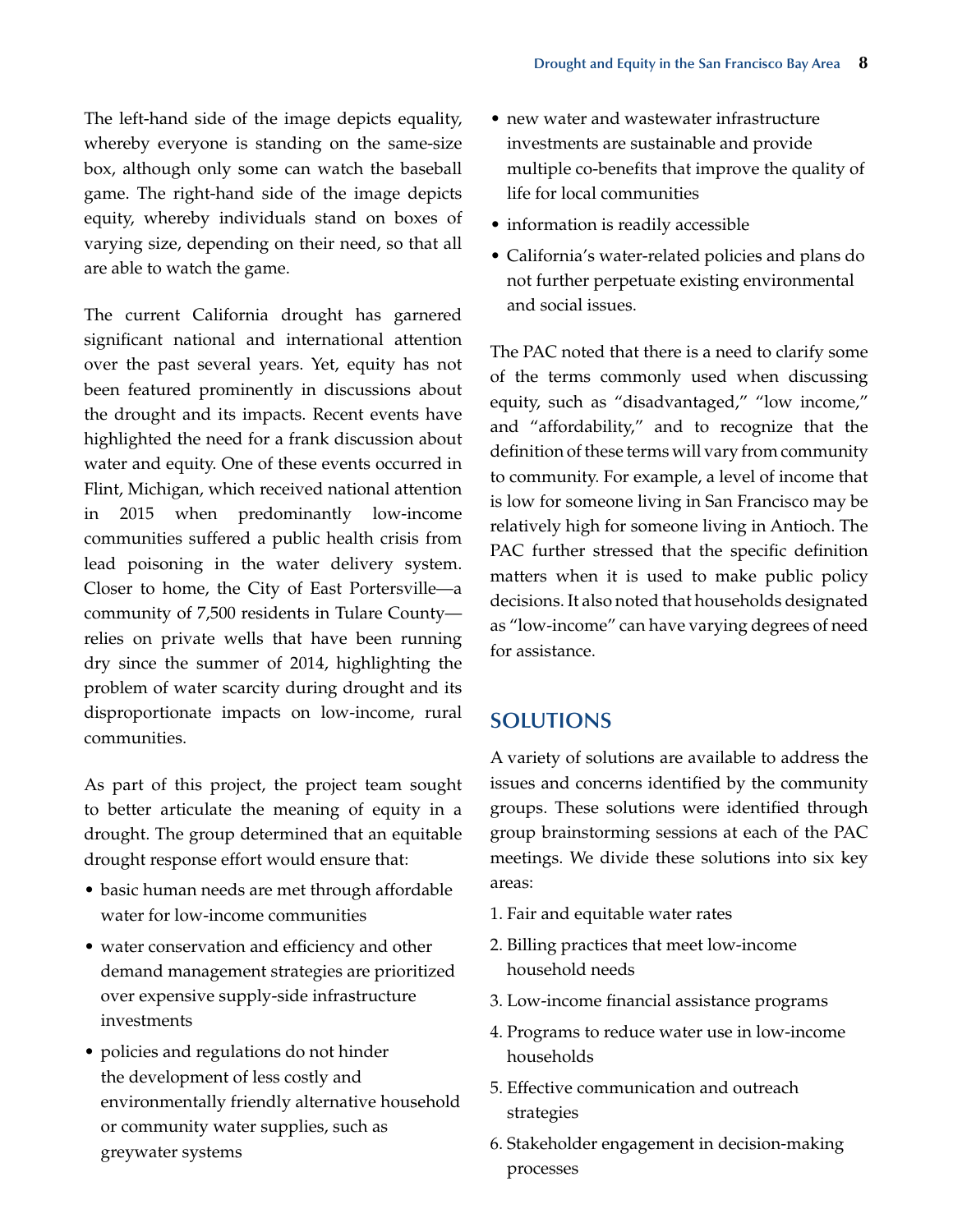#### <span id="page-12-0"></span>*Water Rates*

Most San Francisco Bay Area residents rely on public utilities and, to a lesser extent, private water companies, to provide a safe, reliable supply of water. The cost of water varies across these entities depending on a number of factors, including water usage, population size and density, the cost of available water supplies, and the infrastructure needed to provide water service. However, water costs are rising across California and the United States. During a drought, water utilities may enact surcharges to purchase emergency water sources or to recover revenues from reductions in water use, exacerbating affordability concerns for lowincome households or those on fixed incomes. To promote fair and equitable water rates in California, we recommend the following:

- Adopt tiered water rates, which charge lower rates for basic water needs and higher rates for usage above basic needs.
- Ensure that drought surcharges are not applied to the lowest water uses; e.g., less than 35 gallons per capita per day (gpcd).
- Ensure that development fees are sufficient to cover the entire cost of providing water service to these new customers.
- Improve demand forecasting to avoid developing expensive water supply and wastewater infrastructure that is not needed, thereby reducing long-term water system costs.

#### *Billing Practices*

Certain billing practices make it more difficult for customers to pay their bills. In California, an estimated 37% of water utilities have bimonthly billing [\(RFC and CA-NV AWWA 2013](#page-18-10)). While these bimonthly bills, which are delivered every two months, are less frequent, they are much larger and may be unaffordable for those with limited means. Reform of existing billing practices

can help customers pay their water bills on time, thereby avoiding water shutoffs and late-payment charges. For example, water utilities could adopt a levelized billing program that allows low-income customers to pay the same amount each billing period, avoiding the shock of a large water bill, particularly during the hot, dry summer months when water bills may be higher. To implement billing practices that help low-income customers, we recommend the following:

- • Provide flexible payment plans, such as allowing for levelized billing, changing bill timing to coincide with income, or providing due-date extensions.
- Separate water, wastewater, and sewer bills to better communicate the cost of providing water service and to ensure that basic access to water is maintained even if the customer cannot afford bills for other services.
- Provide full due-process protections before terminating water service—for example, requiring notice of a customer's opportunity to take advantage of a budget billing program or deferred payment arrangement.

#### *Financial Assistance Programs*

Low-income financial assistance programs offer a means to support customers who cannot afford their water bills. While some water utilities provide low-income assistance programs, they are not yet universal. Some utilities feel that these programs are too risky, due in part to concerns about violating Proposition 218, which prevents water utilities from using water-rate revenue to subsidize lowincome customers. While Proposition 218 limits the use of water-rate revenue to fund low-income assistance programs, there are a number of other funding sources for these programs, such as state or federal grants, private charities, and property leases. Within the Bay Area, several water utilities, such as the City of Santa Rosa and Alameda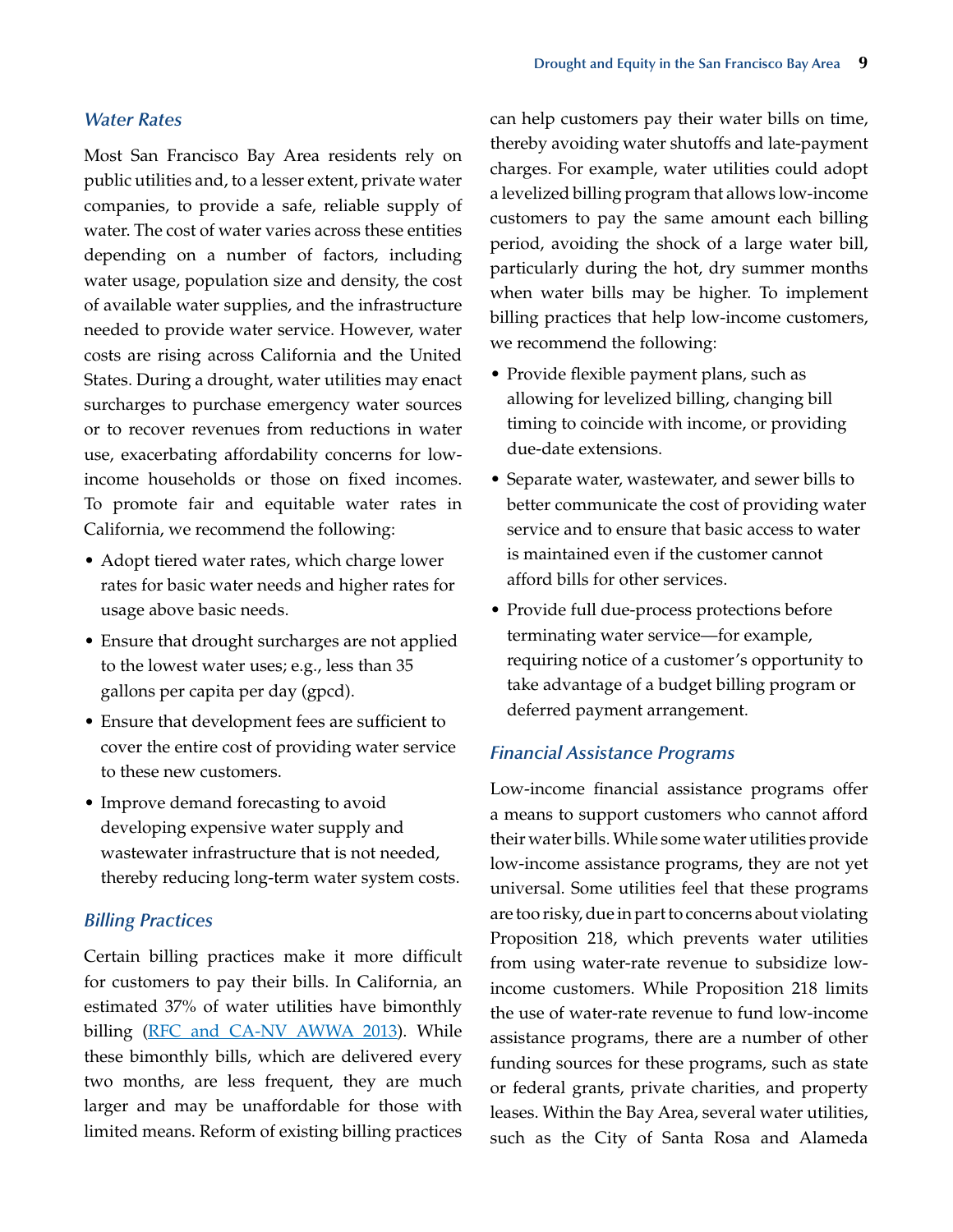#### Box 1. Examples of Low-income Assistance Programs in the San Francisco Bay Area

#### City of Santa Rosa—Help to Others (H2O) Program

In March 2016, the City of Santa Rosa launched the Help to Others (H2O) Program to help lowincome customers reduce their household water bills. Santa Rosa hopes to provide assistance to 1,000 customers per year, each of whom would receive 50% off the fixed charge for water and wastewater service (equivalent to about \$17 per month). The program is funded by leasing state-owned property for cell phone towers and by voluntary, tax-deductible donations from customers. To participate in the program, customers must (1) meet household income requirements, (2) attend a no-cost financial capacity workshop and financial coaching session, and (3) complete a free home water-efficiency audit. Additionally, participants must keep their household water use below a certain threshold. The city partnered with a local community group—Community Action Partnership of Sonoma County—to help connect the program with customers and evaluate their eligibility.

#### Alameda County Water District's Water Savings Assistance Program

In 2014, the Alameda County Water District received a Proposition 84 grant to fund a water efficiency program targeting low-income households. As part of the program, customers were offered a free home audit to identify water saving opportunities and repair leaks. Additionally, high-efficiency toilets, showerheads, and faucets were installed at no cost. Program participants also received a one-time \$50 discount on their water bill. In total, nearly 120 households participated in the program.

County Water District, offer these programs to their customers (see Box 1 for more detail). Likewise, San Diego's City Council recently approved a program that would allow customers to make a tax-deductible donation to fund water bills for low-income households. While these types of programs are becoming more common, they are not yet widely implemented. To expand financial assistance to low-income customers, we recommend the following:

- Institute a mechanism that would allow water utilities to use rate-based revenue to fund lowincome assistance programs.
- Fund low-income assistance programs using non-rate-based revenue sources, such as property taxes (in the case of special districts);

general fund revenue (in the case of municipal utilities); customer, foundation, or private sector donations; state bond funding; and property leases.

- Allow customers to opt in to insurance programs that cover repairs to exterior household water and sewer service lines.
- Direct customers to financial assistance programs that may be available from local, state, and federal governments.
- Eliminate penalties for reconnection and/ or disconnection, provide installment plans to repay old debt, and reward customers for timely payments with partial forgiveness of old debt.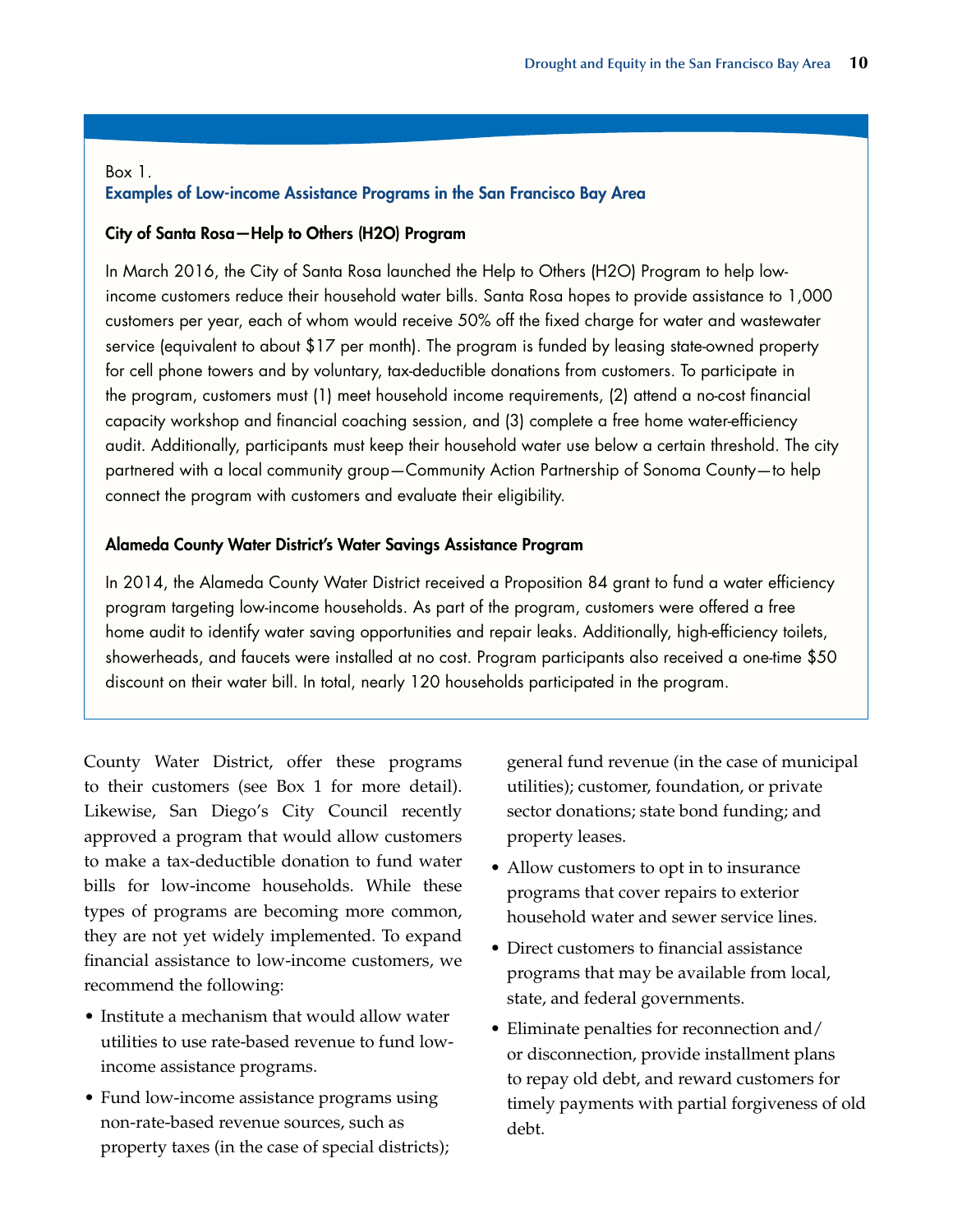#### <span id="page-14-0"></span>*Reducing Household Water Use*

While financing assistance programs can help reduce water bills, a household can also reduce its bill by reducing water use through conservation and efficiency measures, greywater systems, or rainwater harvesting. Although low-income households typically have some of the lowest levels of water use, there are still clear benefits to encouraging water-saving measures. Reducing indoor water use can reduce wastewater and even energy bills, and these changes can also delay or eliminate the need to develop expensive new water and wastewater infrastructure, reducing future water rate increases. However, low-income households may not be able to afford to replace their appliances and fixtures with more efficient models. Most water utilities provide rebates to incentivize the purchase of a more efficient device or a greywater system. These rebates, however, are typically available only after the device has been purchased, and many low-income households cannot benefit from these programs because they cannot afford the initial cost of the more efficient device. Moreover, renters are often not authorized to make changes to their residence. To help lowincome customers reduce their water use, we recommend the following:

- Target conservation and efficiency programs to low-income households by offering, for example, point-of-sale coupons, targeted education and outreach, and direct-install programs.
- • Develop partnerships between water utilities and community groups to do direct-install programs in low-income households.
- Identify opportunities for landlords and tenants to collaborate with one another to reduce water use and structure agreements to benefit both parties.
- Develop and implement innovative financing

programs to reduce household water use, such as on-bill financing or repayment via property taxes.

- Coordinate water- and energy-efficiency program offerings and seek opportunities to leverage outreach to low-income households.
- Provide education about and incentives for greywater and rainwater harvesting systems.
- Require new housing developments to offset their water use by funding water conservation and efficiency programs in low-income households or installing on-site reuse systems.
- Identify and implement green infrastructure projects to reduce pressure on grey infrastructure and beautify neighborhoods.

#### *Communication and Outreach Strategies*

In general, water utilities should have mechanisms in place to communicate with their customers. Conversely, there should be mechanisms to enable customers to easily communicate with their utility. Effective, regular communication with customers provides an opportunity for the utility to connect, raise awareness, and educate customers about ongoing issues relating to managing water. Such information is critical to helping customers better understand the costs associated with the services they receive. In order to ensure effective, two-way communication between a water utility and its customers, we recommend the following:

- Develop partnerships between water utilities and community groups to expand outreach about available programs and services.
- Work with community groups to develop outreach materials that are easily understood and available in multiple languages.
- Provide data and information to the community about the condition of local water infrastructure and the utility's schedule for replacement and upgrades.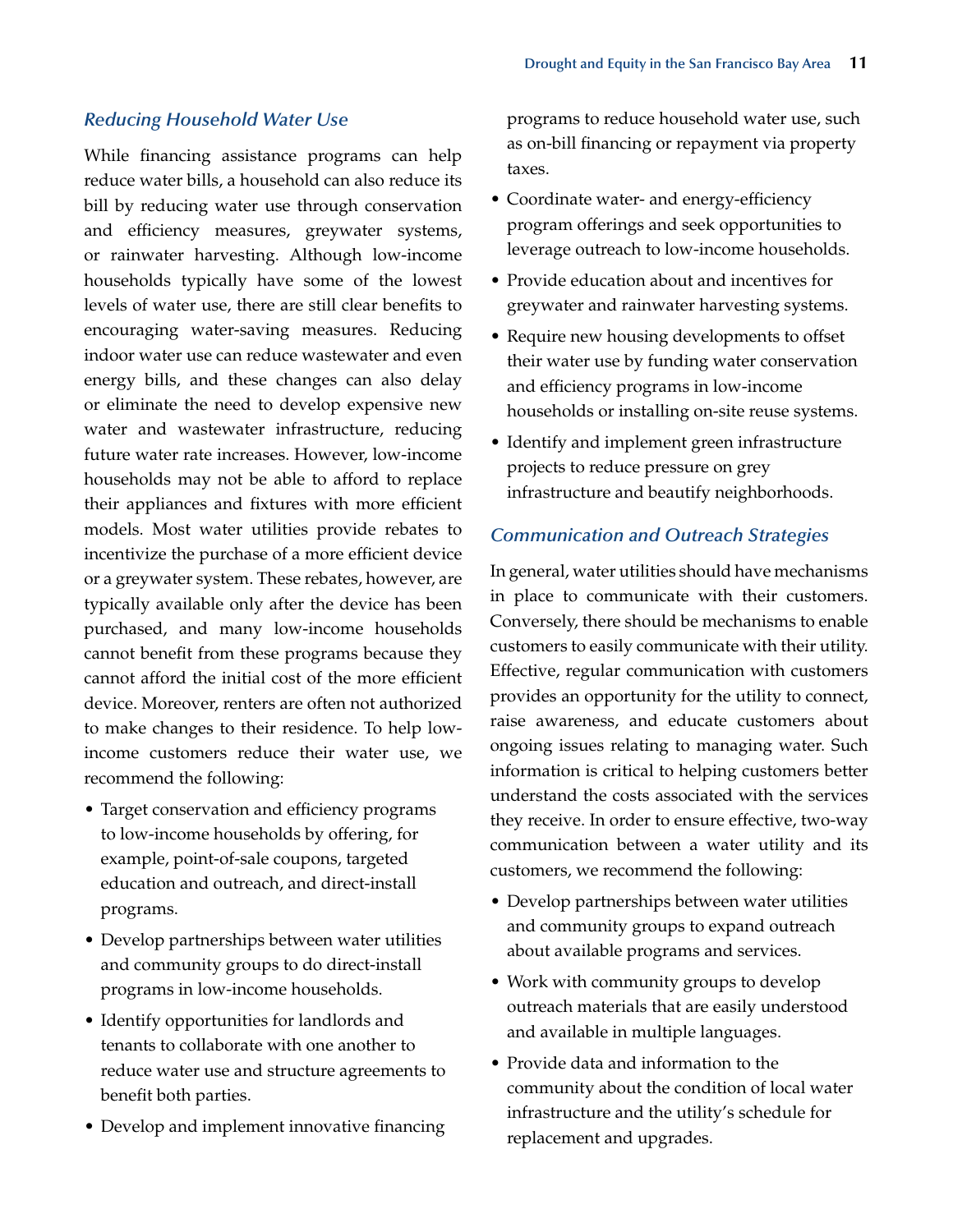- <span id="page-15-0"></span>• Implement a program or tool, such as the IVAN (Identifying Violations Affecting Neighborhoods) network, to enable communities to easily report water issues and concerns.
- Provide a hotline for customers to communicate opportunities and challenges associated with accessing information and assistance programs.

### *Stakeholder Engagement in Decision-making*

Tackling looming water challenges will require better integration and greater stakeholder engagement in decision-making processes. Integrated decision-making can lead to innovative multibenefit projects, such as water recycling or stormwater capture projects, which promote economic efficiency, build public confidence, and improve environmental outcomes. Integration requires partnerships with local agencies and officials, whose decisions can greatly impact water utility operations. For example, water utilities can work with city planners to ensure that municipal ordinances and permit requirements do not prevent residents from installing greywater systems in their homes. Integration also requires meaningful engagement with affected communities to foster community support and to ensure that their interests and concerns are adequately addressed. The City of Seattle provides one potential model for operationalizing meaningful engagement with affected communities (see Box 2). To promote stakeholder engagement, especially among low-income communities, we recommend the following:

- • Develop community advisory boards to inform water utility, local government, and state agency decisions about community issues.
- Establish partnerships between water utilities and community groups to develop and operationalize an equity checklist to ensure that utility projects and programs benefit lowincome households.

#### Box 2.

## Seattle Public Utility's Environmental Justice and Service Equity Division

The City of Seattle provides a model for the implementation of stakeholder engagement and community outreach. In 2005, Seattle established the Race and Social Justice Initiative (RSJI) as a citywide commitment to eliminate racial disparities and achieve racial equity. To implement this initiative at Seattle Public Utilities (SPU), the Environmental Justice and Service Equity Division works with local community groups to ensure that the city's programs are culturally, economically, and linguistically appropriate and accessible. The division "works to embed race and social justice and service equity policies and practices across the utility; model and advocate for inclusive community engagement within the utility in partnership with communities; and further align division efforts within SPU, as well as city, county, and community efforts" [\(SPU 2016\)](#page-18-5). To achieve these goals, SPU helps finance the participation of local organizations and community groups in SPU decision making, outreach, and program development. In addition, SPU staff members are required to attend workshops on institutionalized racism, rate-payer equity, and environmental and social justice issues [\(CEC 2012\)](#page-17-8).

- Provide adequate support for meaningful engagement of low-income customers, such as stipends, close proximity to public transportation, childcare services, ADA access, and language interpretation resources.
- • Ensure that cities are participating and are part of the solution (e.g., by facilitating standardized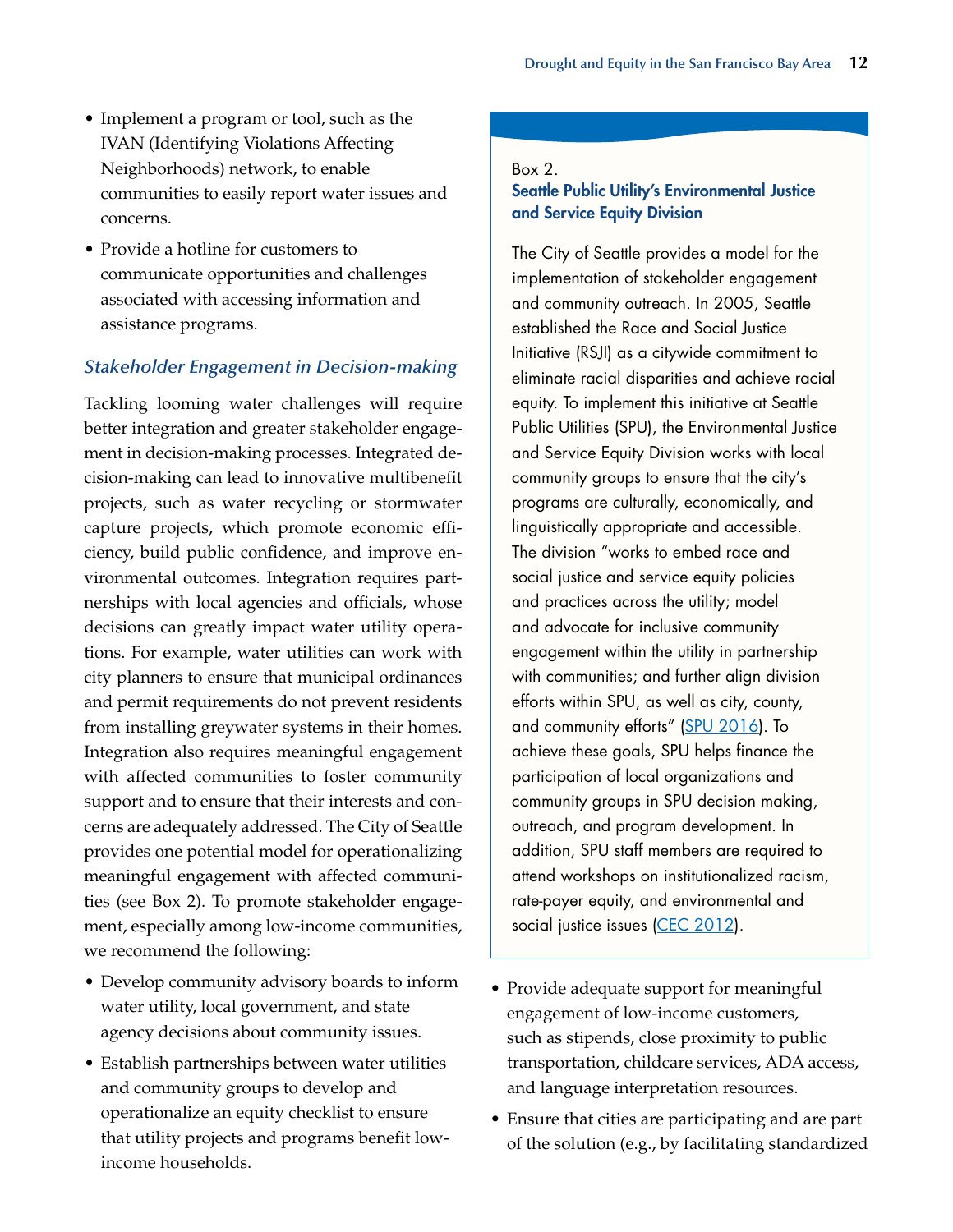<span id="page-16-0"></span>system designs, an easy permitting system, and interagency dialogue).

## **CONCLUSIONS**

The California drought has wide-ranging social, economic, and environmental impacts. Yet, equity has not featured prominently in state and local discussions about the drought and its impacts. This study engaged community-based organizations and resident leaders in examining the impacts of the drought on low-income households in the San Francisco Bay Area. The group identified affordability, water infrastructure conditions, and inequities in water use as key concerns for lowincome communities in the San Francisco Bay Area and acknowledged that these represent persistent, interrelated concerns that have been exacerbated by the drought. Further, the group identified six strategies for mitigating drought impacts on lowincome households:

- 1. Fair and equitable water rates
- 2. Billing practices that meet low-income household needs
- 3. Low-income financial assistance programs
- 4. Programs to reduce water use in low-income households
- 5. Effective communication and outreach strategies
- 6. Stakeholder engagement in decision-making processes.

These solutions can help low-income communities in wet and dry years and can serve as a tool for water managers and community members everywhere as they work to develop more equitable and resilient communities for the climate of the future.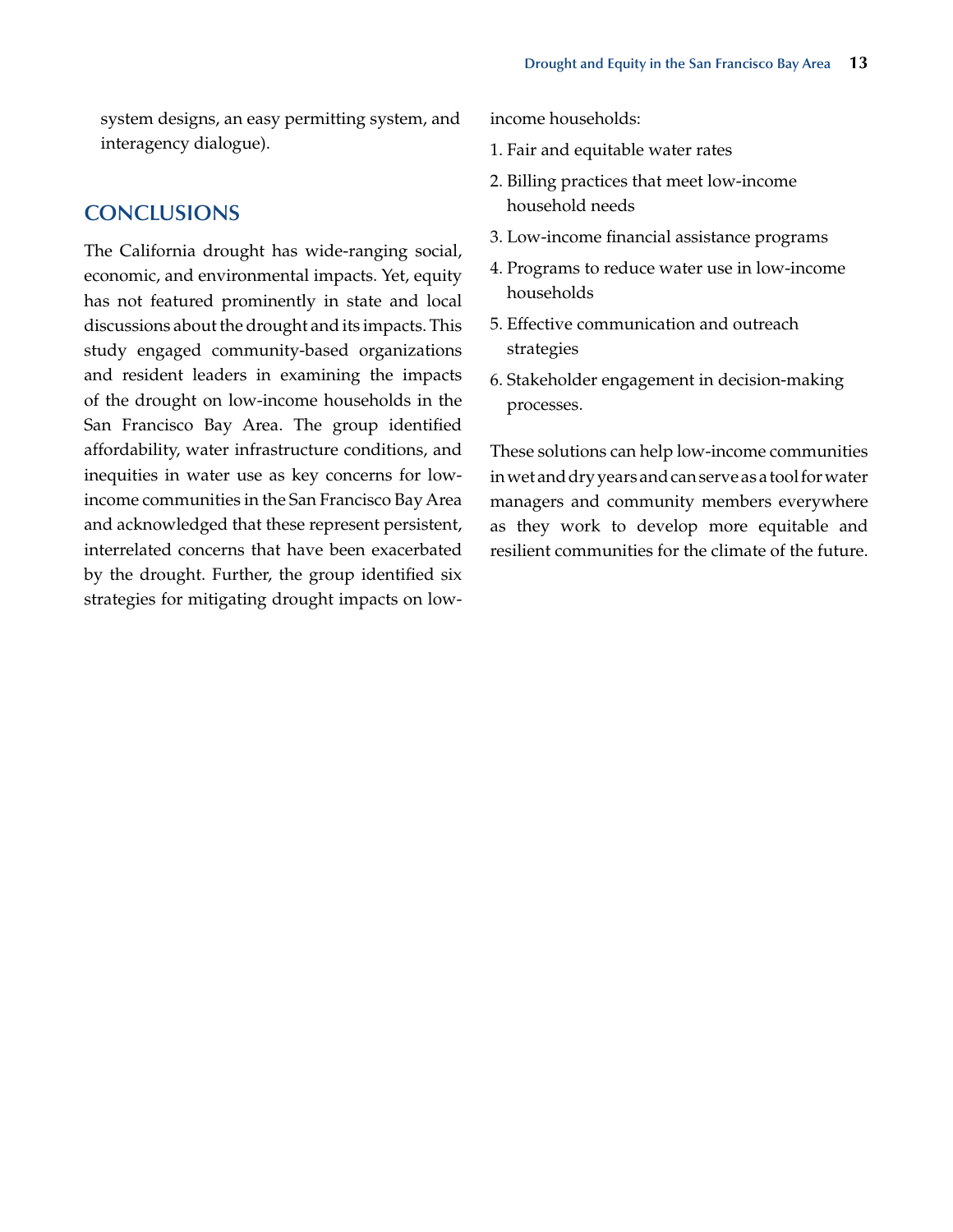## **References**

- <span id="page-17-3"></span><span id="page-17-0"></span>California Department of Water Resources (DWR). 2013. "California Water Plan: Update 2013, Investing in Innovation & Infrastructure." Volume 2 - Regional Reports. San Francisco Bay Hydrologic Region. [http://www.waterplan.water.ca.gov/docs/cwpu2013/Final/Vol2\\_SanFranciscoBayRR.pdf](http://www.waterplan.water.ca.gov/docs/cwpu2013/Final/Vol2_SanFranciscoBayRR.pdf).
- ———. 2015. California's Most Significant Droughts: Comparing Historical and Recent Conditions. Retrieved August 10, 2015, from [http://www.water.ca.gov/waterconditions/docs/a9237\\_CalSignficantDroughts\\_v10\\_](http://www.water.ca.gov/waterconditions/docs/a9237_CalSignficantDroughts_v10_int.pdf) [int.pdf.](http://www.water.ca.gov/waterconditions/docs/a9237_CalSignficantDroughts_v10_int.pdf)
- City of San Diego. 2015. "Our Water System: Investing in Our Future." [http://www.sandiego.gov/water/pdf/](http://www.sandiego.gov/water/pdf/rates/ratechangefacts.pdf) [rates/ratechangefacts.pdf](http://www.sandiego.gov/water/pdf/rates/ratechangefacts.pdf).
- <span id="page-17-1"></span>CNAP. 2014. "The California Drought of 2014: Record Hot, Record Dry." California-Nevada Climate Applications Program. [http://cnap.ucsd.edu/pdffiles/CNAP\\_CAdrought\\_aug2014.pdf](http://cnap.ucsd.edu/pdffiles/CNAP_CAdrought_aug2014.pdf).
- Dettinger, Michael D., Fred Martin Ralph, Tapash Das, Paul J. Neiman, and Daniel R. Cayan. 2011. "Atmospheric Rivers, Floods and the Water Resources of California." Water 3 (2): 445–78. doi:10.3390/w3020445.
- <span id="page-17-6"></span><span id="page-17-5"></span>Figueroa, Abby. 2014. "EBMUD to Bring in Drought Year Water Supplies." East Bay Municipal Utility District, April 22, press release. [https://www.ebmud.com/about-us/news/press-releases/ebmud-bring-drought-year](https://www.ebmud.com/about-us/news/press-releases/ebmud-bring-drought-year-water-supplies)[water-supplies](https://www.ebmud.com/about-us/news/press-releases/ebmud-bring-drought-year-water-supplies).
	- -. 2015. "Multiple Water Transfers Authorized by EBMUD Board." East Bay Municipal Utility District, April 28, press release. [https://www.ebmud.com/about-us/news/press-releases/multiple-water-transfers](https://www.ebmud.com/about-us/news/press-releases/multiple-water-transfers-authorized-ebmud-board)[authorized-ebmud-board.](https://www.ebmud.com/about-us/news/press-releases/multiple-water-transfers-authorized-ebmud-board)
- <span id="page-17-8"></span>Garzon, Catalina, Heather Cooley, Matthew Heberger, Eli Moore, Lucy Allen, Eyal Matalon, Anna Doty, and The Oakland Climate Action Coalition. 2012. "Community-Based Climate Adaptation Planning: Case Study of Oakland, California." California Energy Commission, California Climate Change Center. Publication number: CEC-500-2012-038.
- <span id="page-17-7"></span>Gregory, Gary D., and Michael Di Leo. 2003. "Repeated Behavior and Environmental Psychology: The Role of Personal Involvement and Habit Formation in Explaining Water Consumption." Journal of Applied Social Psychology 33 (6): 1261–96. doi:10.1111/j.1559-1816.2003.tb01949.x.
- <span id="page-17-4"></span>Hanak, Ellen, Brian Gray, Jay Lund, David Mitchell, Caitrin Chappelle, Andrew Fahlund, Katrina Jessoe, et al. 2014. "Paying for Water in California." San Francisco, Calif.: Public Policy Institute of California. [http://www.](http://www.ppic.org/content/pubs/report/R_314EHR.pdf) [ppic.org/content/pubs/report/R\\_314EHR.pdf](http://www.ppic.org/content/pubs/report/R_314EHR.pdf).
- <span id="page-17-2"></span>Hartwig, Kari, Diane Calleson, and Maurice Williams. 2006. "Unit 1: CBPR – Getting Grounded." In Developing and Sustaining Community-Based Participatory Research Partnerships: A Skill-Building Curriculum. www. cbprcurriculum.info.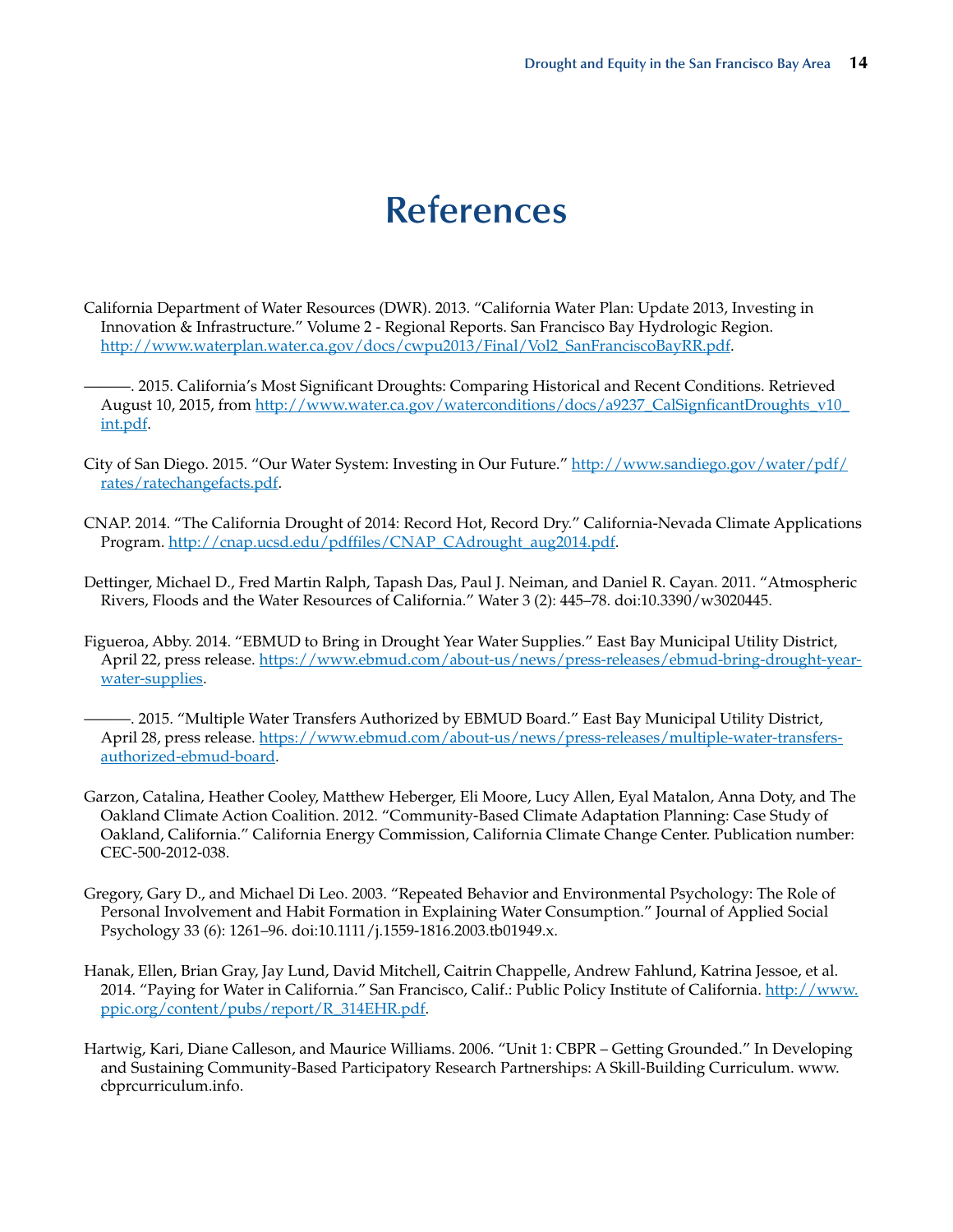- <span id="page-18-8"></span>Headley, J. Charles. 1963. "The Relation of Family Income and Use of Water for Residential and Commercial Purposes in the San Francisco-Oakland Metropolitan Area." Land Economics 39 (4): 441–49.
- <span id="page-18-1"></span>Israel Central Bureau of Statistics. 2016. "The Local Authorities in Israel." In Hebrew. [http://www.cbs.gov.il/](http://www.cbs.gov.il/reader/%3FMIval%3Dcw_usr_view_SHTML%26ID%3D357) [reader/?MIval=cw\\_usr\\_view\\_SHTML&ID=357](http://www.cbs.gov.il/reader/%3FMIval%3Dcw_usr_view_SHTML%26ID%3D357).
- Peña, Humberto. 2011. "Social Equity and Integrated Water Resources Management." Technical Committee Background Paper Series 15. Global Water Partnership Technical Committee.
- <span id="page-18-10"></span>Raftelis Financial Consultants, Inc. and California-Nevada Section of the American Water Works Association (RFC and CA-NV AWWA). 2013. Water Rate Survey. Rancho Cucamonga, Calif.
- <span id="page-18-5"></span>San Francisco Public Utilities Commission (SFPUC). 2015. "Comprehensive Annual Financial Report for the Fiscal Years Ended June 30, 2015 and 2014." [http://www.sfwater.org/modules/showdocument.](http://www.sfwater.org/modules/showdocument.aspx%3Fdocumentid%3D8233) [aspx?documentid=8233](http://www.sfwater.org/modules/showdocument.aspx%3Fdocumentid%3D8233).
- <span id="page-18-9"></span>Philip Stoker and Robin Rothfeder. 2014. "Drivers of Urban Water Use." Sustainable Cities and Society 12.
- <span id="page-18-0"></span>Southeast Queensland (SEQ). (2015). Water Outlook 2015. Accessed March 17, 2016, from [http://www.seqwater.](http://www.seqwater.com.au/sites/default/files/PDF%2520Documents/Publications/Water%2520Outlook%2520-%2520fact%2520sheet.pdf) [com.au/sites/default/files/PDF%20Documents/Publications/Water%20Outlook%20-%20fact%20sheet.pdf](http://www.seqwater.com.au/sites/default/files/PDF%2520Documents/Publications/Water%2520Outlook%2520-%2520fact%2520sheet.pdf).
- <span id="page-18-6"></span>State Water Resources Control Board (SWRCB). 2016. "Water Conservation Portal - Conservation Reporting." Accessed April 27, 2016 from http://www.waterboards.ca.gov/water\_issues/programs/conservation\_portal/ conservation\_reporting.shtml.
- <span id="page-18-7"></span>U.S. Census Bureau. n.d. "QuickFacts." Accessed: March 7, 2016. <http://www.census.gov/quickfacts/index.html>.
- <span id="page-18-3"></span>U.S. Environmental Protection Agency. 2013. "2011 Drinking Water Infrastructure Needs Survey and Assessment: Fifth Report to Congress." EPA 816-R-13-006. Office of Water (4606M). [http://www.epa.gov/sites/production/](http://www.epa.gov/sites/production/files/2015-07/documents/epa816r13006.pdf) [files/2015-07/documents/epa816r13006.pdf](http://www.epa.gov/sites/production/files/2015-07/documents/epa816r13006.pdf).
	- -. 2016. "Clean Watersheds Needs Survey 2012: Report to Congress." EPA-830-R-15005. [http://www.epa.](http://www.epa.gov/sites/production/files/2015-12/documents/cwns_2012_report_to_congress-508-opt.pdf) [gov/sites/production/files/2015-12/documents/cwns\\_2012\\_report\\_to\\_congress-508-opt.pdf](http://www.epa.gov/sites/production/files/2015-12/documents/cwns_2012_report_to_congress-508-opt.pdf).
- <span id="page-18-4"></span><span id="page-18-2"></span>Vorster, Peter. 2015. "State of the Estuary Report 2015: Technical Appendix. People—Conserving Water." San Francisco Estuary Partnership. [http://www.sfestuary.org/wp-content/uploads/2015/10/28\\_TA\\_People\\_](http://www.sfestuary.org/wp-content/uploads/2015/10/28_TA_People_Conserving_Water_Vorster_SOTER_2015.pdf) [Conserving\\_Water\\_Vorster\\_SOTER\\_2015.pdf](http://www.sfestuary.org/wp-content/uploads/2015/10/28_TA_People_Conserving_Water_Vorster_SOTER_2015.pdf).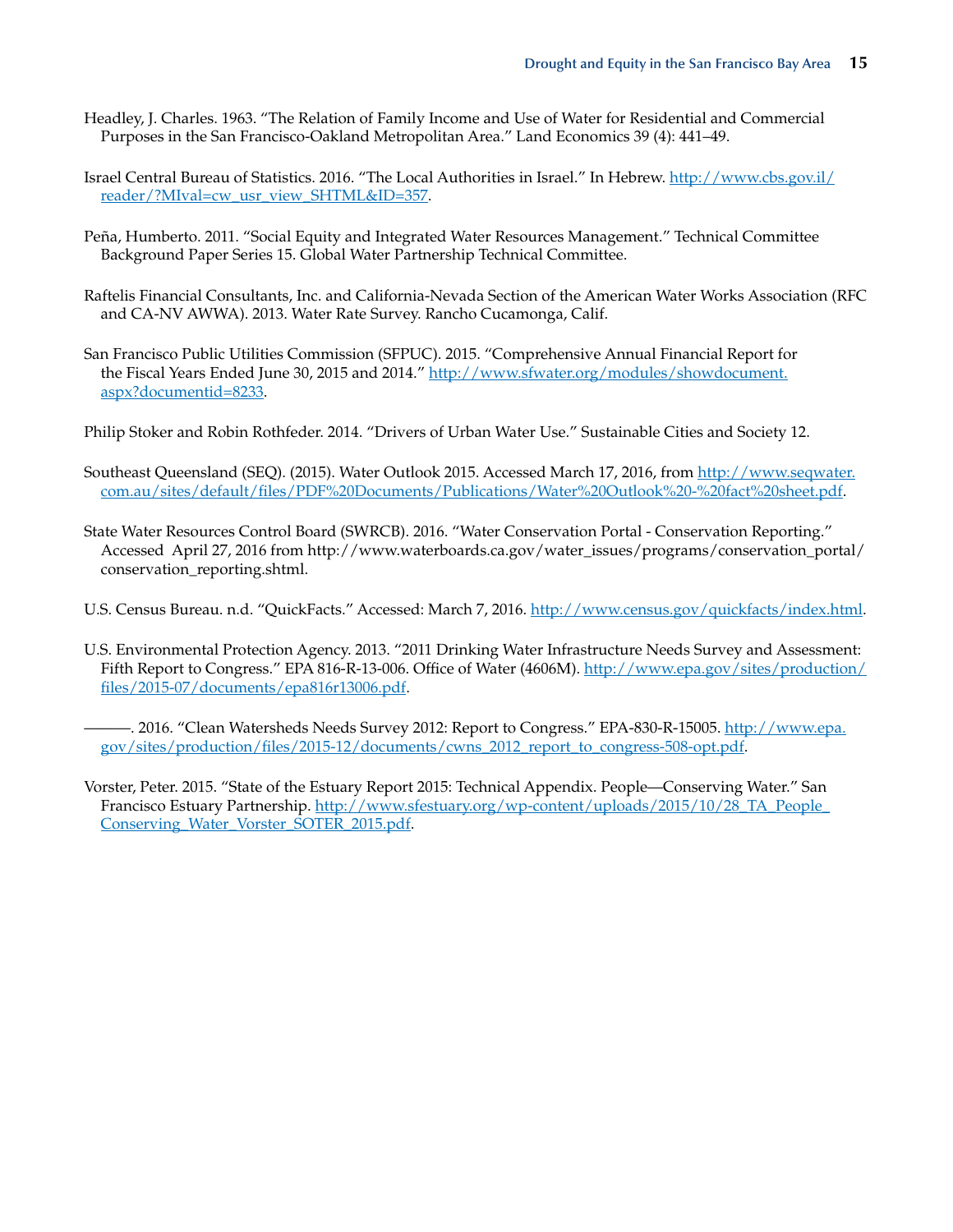## <span id="page-19-0"></span>**Appendix 1**

## **PROJECT ADVISORY COMMITTEE MEMBERS**

Alviso Water Collaborative Greenaction for Health and Environmental Justice Shore Up Marin West Oakland Environmental Indicators Project West County Toxics Coalition North Richmond Shoreline Open Space Alliance Youth United for Community Action (YUCA) California Indian Environmental Alliance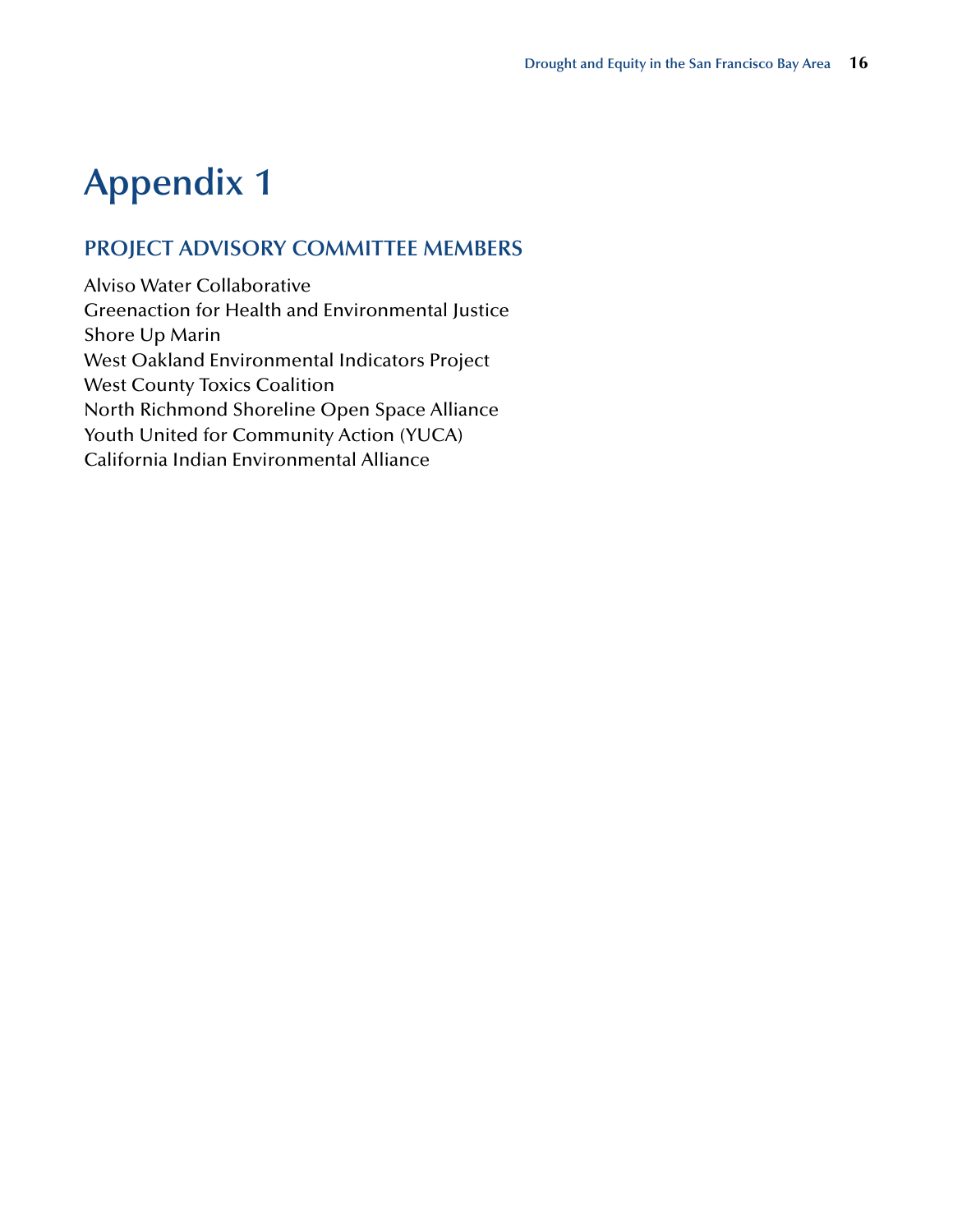## **ALVISO WATER COLLABORATIVE**

THE ALVISO WATER COLLABORATIVE is a community volunteer group that was formed in 2005<br>by concerned residents and friends of Alviso, a neighborhood in San Jose, California. The<br>neighborhood group was formed in response to t by concerned residents and friends of Alviso, a neighborhood in San Jose, California. The neighborhood group was formed in response to the lack of consideration by the Santa Clara Valley Water District and City of San Jose to address the needs of the community to provide adequate flood protection, restore the Alviso Slough to its historic condition, and support recreational boating. The collaborative also recognizes the threat of sea-level rise and climate change on Alviso and works to address these issues in concert.

Alviso is a low-income, predominantly Hispanic/Latino and minority community. Alviso is located at the very end of North First Street in San Jose, where the San Francisco Bay ends and San Jose begins. Residents consider Alviso the New Orleans of the San Francisco Bay due to its below-sea-level elevation of -13 feet, which has been attributed to the subsidence of land due to excessive siphoning of groundwater during the early 1900s, when farming and ranching activities were at their peak in Santa Clara County. Currently, Alviso experiences some flooding with minimal amounts of rainfall (2–5 inches). The location of Alviso also increases its susceptibility to flooding, as it is situated between the Lower Guadalupe River, which drains into the shallow Alviso Slough and Coyote Creek, which flow on either side of the community. The most disastrous flood event occurred in 1983 during a heavy rain event in which several members of the community lost their homes. Additionally, Alviso is on the Superfund list for asbestos pollution. Asbestos was found to be present in a ring levee that was put in place to address flood protection. Although this levee has been removed, the lingering effects of asbestos pollution have stayed with the community.

#### PAC REPRESENTATIVE

Charles Taylor has been the chairperson of the Alviso Water Collaborative for the past five years. He is a longtime resident of Alviso and works as an IT systems engineer in Silicon Valley. Taylor has been involved in organizing communities to address the various environmental issues that the neighborhood experiences, ranging from traffic concerns and construction to flooding and protecting open spaces. He has represented Alviso on a number of agency committees to inform them of Alviso's community interests. Among these committees are the Santa Clara Valley Water District Alviso and Lower Guadalupe River Collaborative and the Clean, Safe Creeks and Natural Flood Protection Independent Monitoring Committee. From 2007 to 2012, Taylor served as an alternate commissioner for Senator Elaine Alquist on the Bay Conservation Development Commission (BCDC). He is currently a stakeholder on the South Bay Salt Pond Restoration Committee.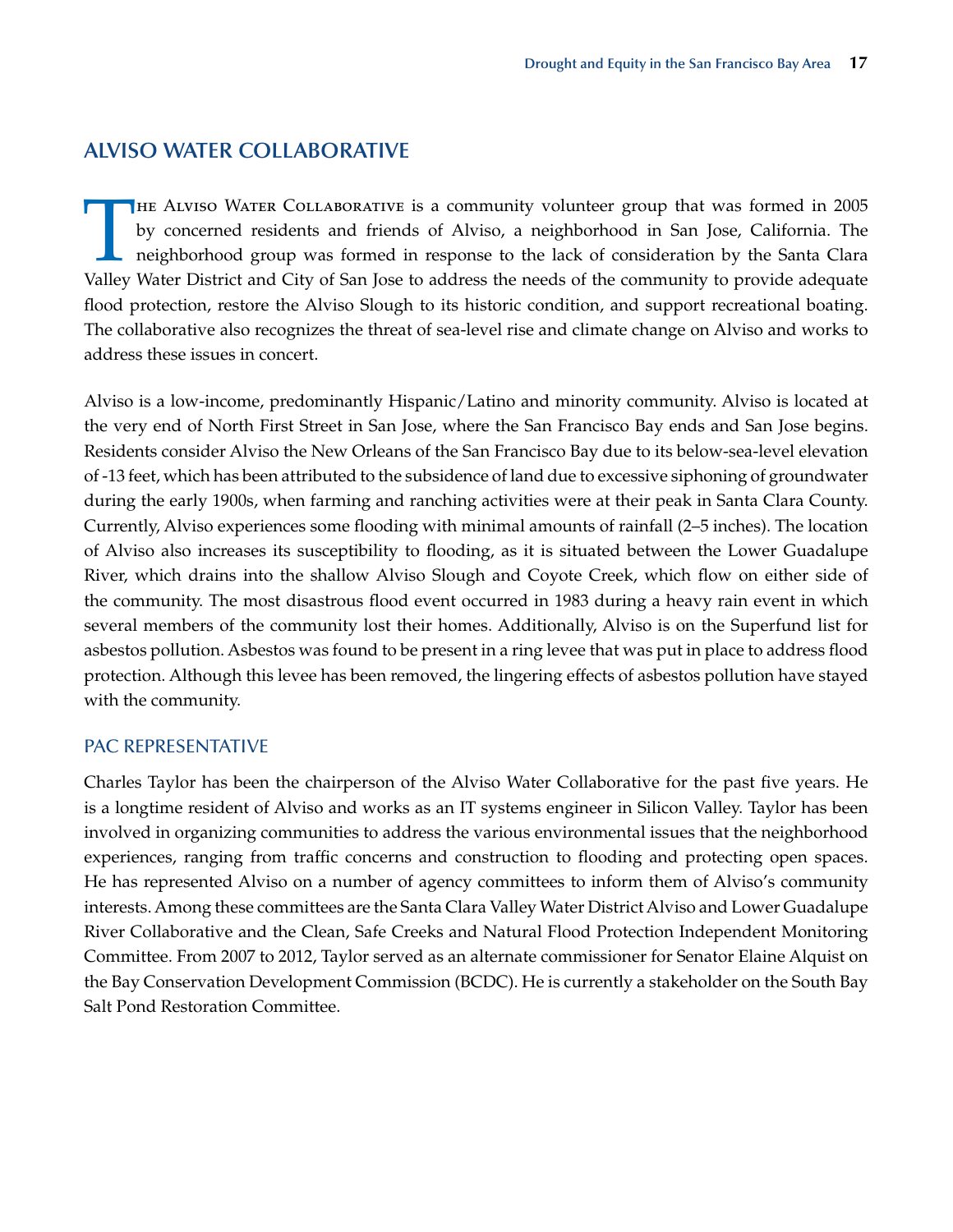## **CALIFORNIA INDIAN ENVIRONMENTAL ALLIANCE**



THE CALIFORNIA INDIAN ENVIRONMENTAL ALLIANCE (CIEA) is<br>a Native environmental health nonprofit founded in 2006 to<br>address the toxic legacy of gold mining by informing families on<br>how to avoid toxins while continuing to out a Native environmental health nonprofit founded in 2006 to address the toxic legacy of gold mining by informing families on how to avoid toxins while continuing to eat traditional foods, increasing

the Tribal capacity to self-advocate and defend Native cultures and traditions from environmental contamination.

CIEA promotes policies and actions respectful of Tribal sovereignty and Tribal self-advocacy. Its constituents are California Tribes and through health outreach, Tribal members, including the most atrisk populations: pregnant women, their fetuses, and young children. In all its work, CIEA respects the integral connection between California Indian cultures, traditional knowledge, and the environment. Its core programs increase Tribal self-advocacy to address water-related issues and address the toxic legacy of mercury left over from the California Gold Rush, which threatens the physical, cultural, and spiritual health of California Indian communities.

#### PAC REPRESENTATIVES

Sherri Norris is CIEA's executive director. Originally from west Sonoma County, she has lived in the East Bay for 18 years and has 15 years of experience working as a tribal health and environmental advocate, both locally and at international fora, providing presentations and trainings on the cycle and health effects of mercury on human and environmental health, exposure-reduction strategies, solution development, and opportunities for advocacy related to mining issues in California. She coordinates CIEA's Tribal Self-Advocacy Program and is the primary contact for CIEA's Tribal engagement responsible to over 40 Tribes within the North Coast, Upper Feather River, and the Bay Area Integrated Regional Water Management Plan (IRWMP) regions. Norris is a graduate of the Hopa Mountain Foundation, Rockridge Leadership Institute, and a member of the Sierra Fund's Blue Ribbon Panel of mercury experts. She is a recipient of the Mills College Brave-Hearted Women Award, the Sierra Fund's Sierra Crest Award, and the Davis-Putter Scholarship for young activists.

Lauren Hughes is the assistant to the executive director of CIEA and the program coordinator. She is a pivotal part of CIEA's organizational development team and coordinates the Native Youth Environmental Leadership Program and the college Fellowship Project. Prior to joining CIEA, she was the assistant to Mary Trimble Norris, the executive director of the American Indian Child Resource Center (CRC) in Oakland. At the CRC, she was head tutor, case manager, and sustainability educator. In this capacity, she has worked to teach Native youth about the importance of academics and environmental stewardship by creating a gardening program in which students learned how to grow crops native to the land and culturally significant to indigenous peoples. Hughes has spent her career working to educate others about sustainability, renewable energy, energy efficiency, permaculture, and indigenous natural building practices. She graduated with her MSc in Sustainable Building Technology with merit from the University of Nottingham, UK. Originally from Georgia, she has lived in the Bay Area for five years.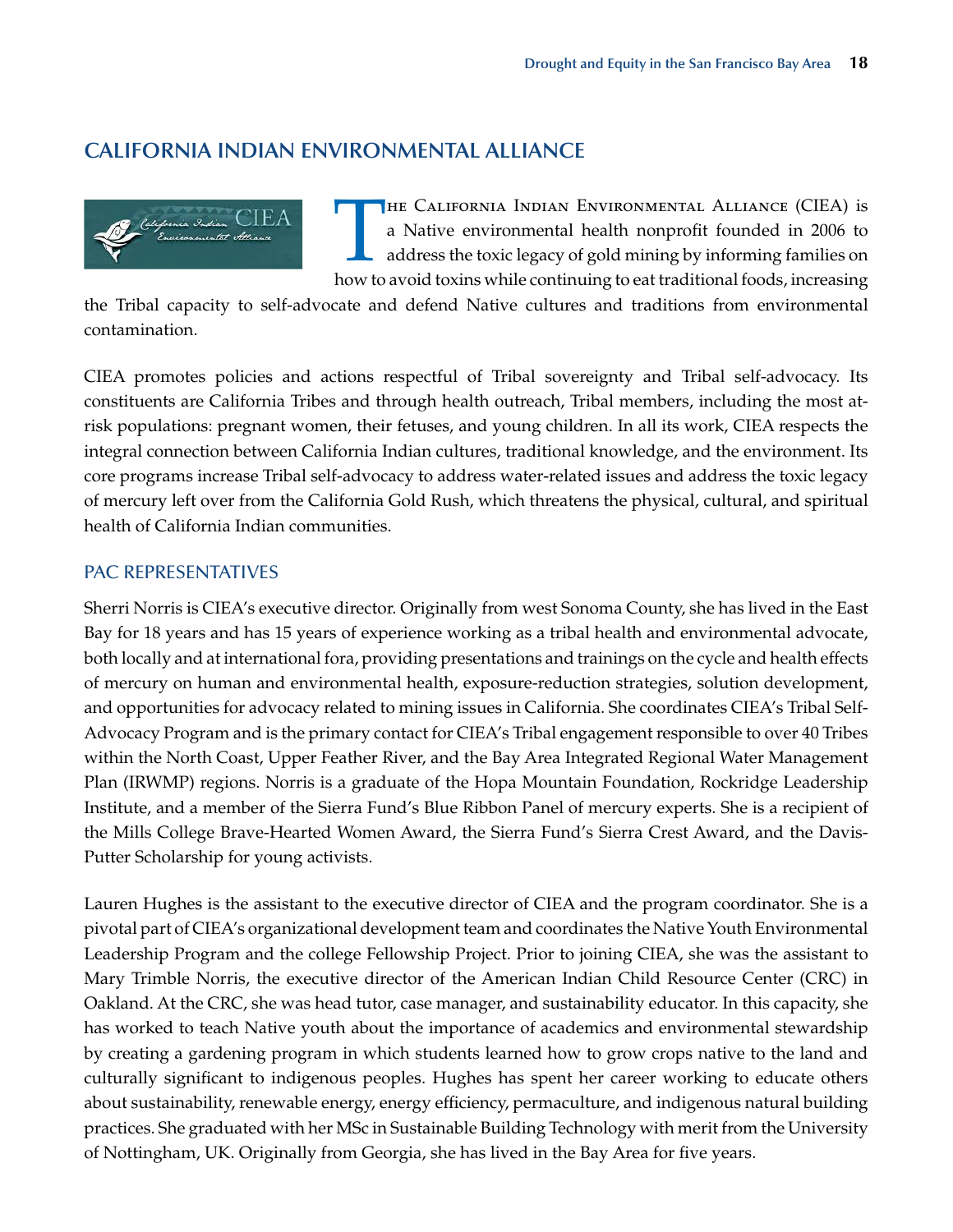## **GREENACTION FOR HEALTH AND ENVIRONMENTAL JUSTICE**



REENACTION FOR HEALTH AND ENVIRONMENTAL JUSTICE is<br>a multiracial grassroots organization working with low-<br>income and working-class urban, rural, and indigenous<br>communities to fight opvironmental racism and injustice and b a multiracial grassroots organization working with lowincome and working-class urban, rural, and indigenous communities to fight environmental racism and injustice and build

a healthy and just future for all. Greenaction mobilizes community power to win victories that change government and corporate policies and practices to protect health and to promote environmental, social, and economic justice. In the Bay Area, Greenaction has been a leader in environmental health and justice organizing in Bayview Hunters Point.

Bayview Hunters Point is a low-income community of color in southeast San Francisco on San Francisco Bay. Residents and the environment are disproportionately and cumulatively impacted by stationary and mobile pollution, including toxic contamination and development work at the former Hunters Point Naval Shipyard, dozens of industrial and brownfields sites, the Southeast Sewage Treatment plant, underregulated industries, diesel freight transport, and two freeways. Residents suffer from high rates of asthma and cancer. The contamination, combined with sea-level rise from climate change, threatens public health and the land, air, and the water quality of the Bay. Safe cleanup of these sites is vital to protect the health of current and future residents and to protect water and air quality.

#### PAC REPRESENTATIVES

Marie Harrison has been a Greenaction community organizer since 1999, with a focus in her community of Bayview Hunters Point. She coordinates the Bayview Hunters Point Environmental Justice Task Force, a multi-stakeholder effort to improve government and industry responses to pollution. Harrison is an active member of the Bay Area Environmental Health Collaborative, the Resilient Communities Initiative, and the California Environmental Justice Coalition. Her advocacy involves decades of civic and community engagement for social, economic and environmental justice. She led the fight that closed the Pacific Gas & Electric Hunters Point power plant and coordinated Greenaction's diesel emissions reduction effort. She served on the first Bayview Hunters Point Community Court and on the San Francisco Sunshine Ordinance Task Force to assure transparency in city government. She is on the board of directors of Positive Directions Equals Change.

In 1997, Bradley Angel joined with community environmental justice leaders from California and Arizona to form Greenaction. He has worked with hundreds of diverse communities impacted by pollution and injustice. Angel was the Southwest toxics campaigner for Greenpeace USA from 1986 to 1997. He was co-director of the San Francisco Nuclear Weapons Freeze Campaign in 1985 and has been active in social justice issues since he was a teenager. He serves on the steering committees of the Bay Area Environmental Health Collaborative, the Resilient Communities Initiative, and California Environmental Justice Coalition. In 2008 he was awarded the prestigious Lannan Foundation's Cultural Freedom Prize in recognition of his decades of work with communities and Native nations.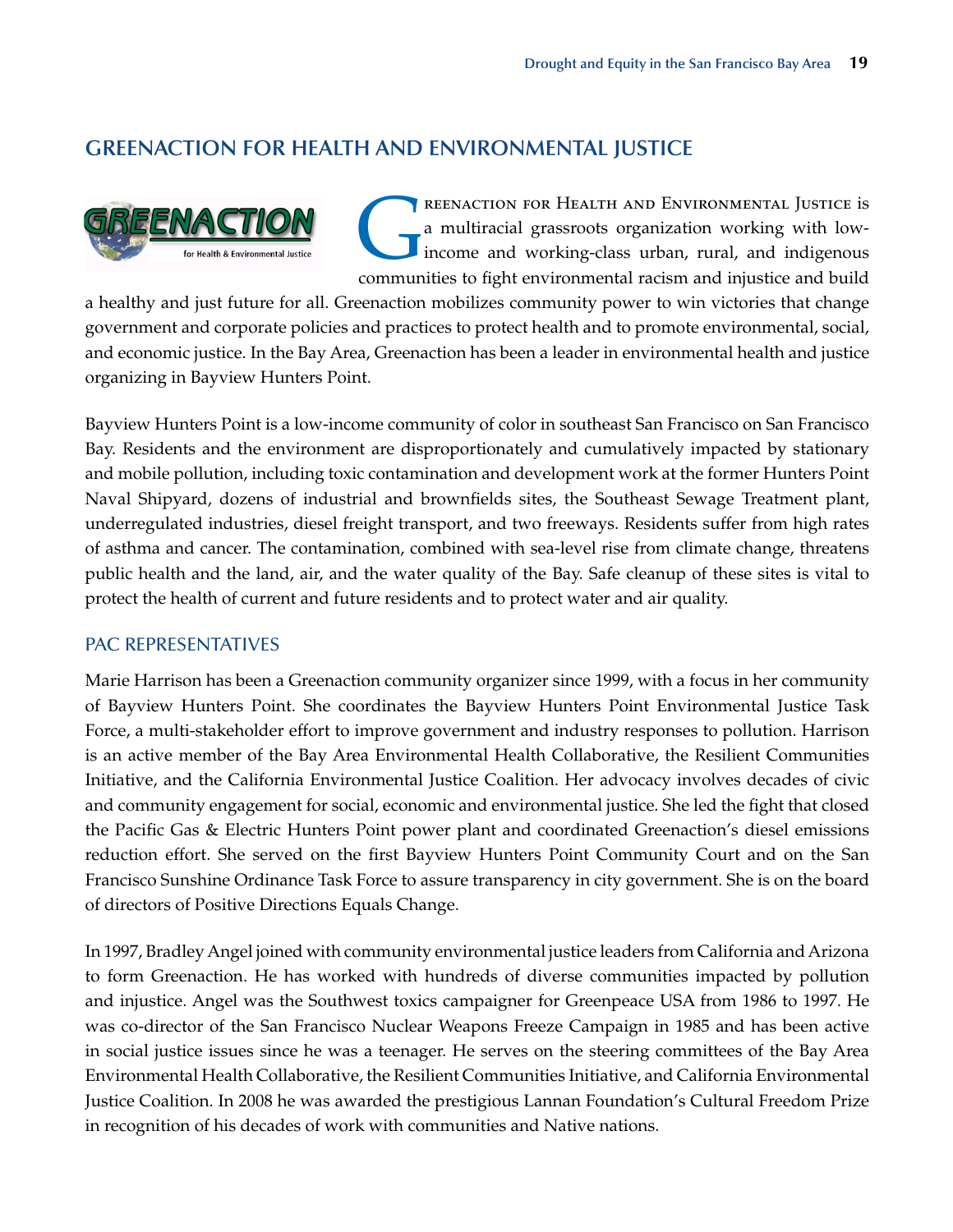## **NORTH RICHMOND SHORELINE OPEN SPACE ALLIANCE**



THE NORTH RICHMOND SHORELINE OPEN SPACE ALLIANCE (NRSOSA) is<br>a group of neighborhood, social justice, community, and environmental<br>organizations and individuals committed to saving access to the last<br>remaining open space a a group of neighborhood, social justice, community, and environmental organizations and individuals committed to saving access to the last remaining open space along the northern shoreline of Richmond, California, between Point Molate and Point Pinole.

North Richmond is in western Contra Costa County. It is primarily a low-income community of color with existing air quality and social justice issues that are exacerbated by large-scale development. In inclusionary housing, only 5% to15% of units are "low-income" in areas that are 100% low-income. Tract homes valued at \$400,000 to more than \$700,000 and aimed at the middle-class are built rapidly, often profiting a single developer outside of Richmond in a practice that displaces families living in North Richmond. The North Richmond Shoreline neighborhoods work aggressively to ensure that the shoreline will be restored and protected to provide jobs, educational opportunities, a safe place to recreate, and a source of clean, healthy food.

#### PAC REPRESENTATIVE

Whitney Dotson is the president of NRSOSA and was also elected to the East Bay Regional Park District's board of directors in November 2008. Dotson is a longtime resident of Parchester Village in Richmond and is a well-known community activist who served as president of his neighborhood council and now serves as its vice chair. He also served as the associate director of the Neighborhood House of North Richmond, a nonprofit agency that provides services to North Richmond residents, and is vice chair of the Community Advisory Group monitoring the cleanup of Campus Bay and the UC Berkeley Richmond Field Station. He holds a master's degree in Public Health Planning, Administration, and Education from UC Berkeley. Parks in his ward include: Brooks Island, Eastshore State Park, Kennedy Grove, Miller/ Knox Regional Shoreline, Point Isabel, Point Pinole, Sobrante Ridge, Tilden Park, and Wildcat Canyon Regional Park.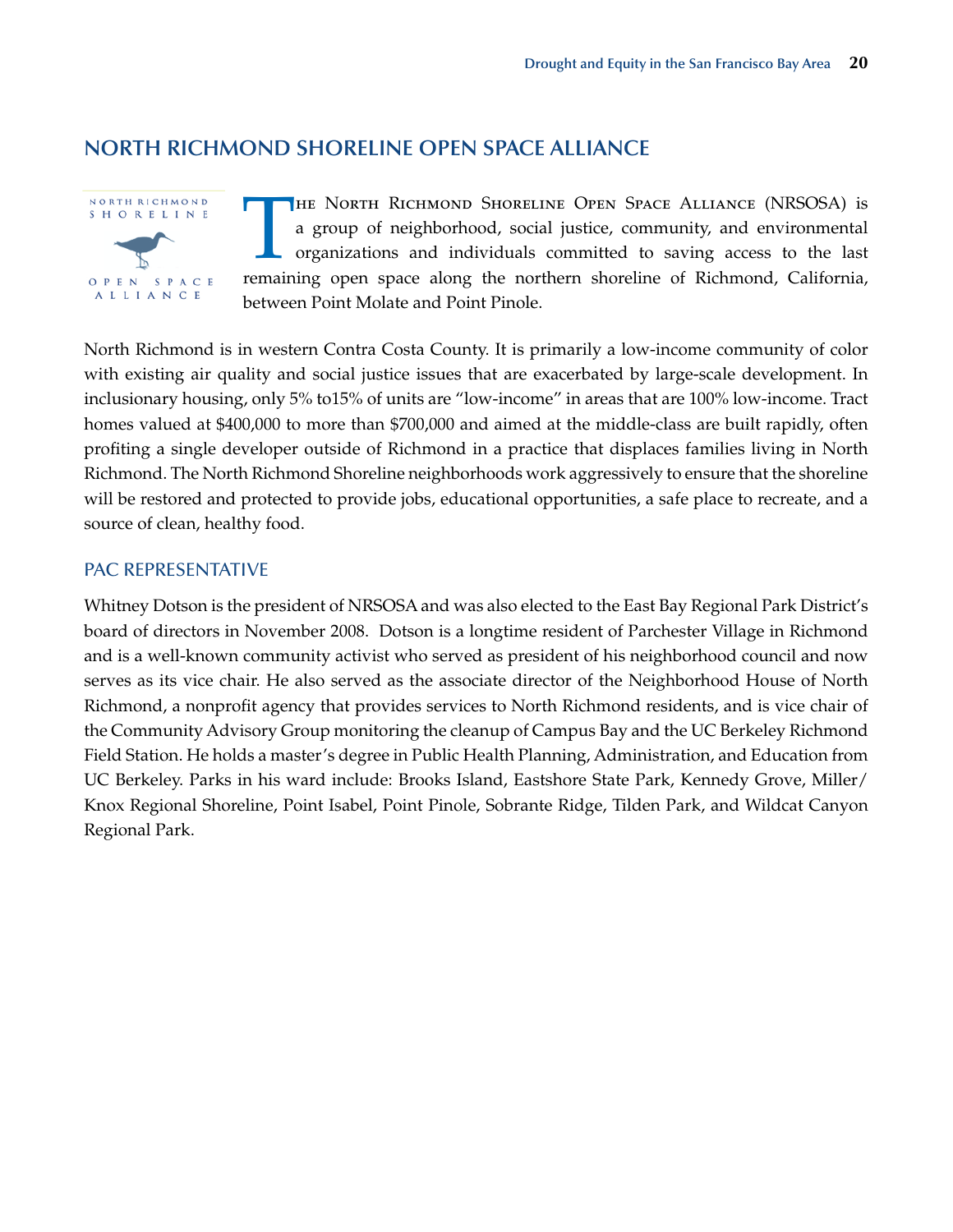## **SHORE UP MARIN**



SER THORE UP MARIN is a partnership founded by Earth Day Marin, Canal Welcome<br>Center, Marin Grassroots, GreenUp Learning, and the Martin Luther King<br>(MLK) Coalition. Its mission is to support a diverse coalition of Marin r hore Up Marin is a partnership founded by Earth Day Marin, Canal Welcome Center, Marin Grassroots, GreenUp Learning, and the Martin Luther King (MLK) Coalition. Its mission is to support a diverse coalition of Marin residents change and sea-level rise. Our main focus is mobilizing residents and stakeholders in

low-lying areas in Novato, San Rafael, Southern Marin, and West Marin.

Shore Up's work primarily focuses on Marin City and the Canal area, which are low income neighborhoods with predominantly minority populations. Marin City, an unincorporated community, lies next to Highway 101 and is exposed to air pollution from passing vehicles. Both neighborhoods experience chronic flooding during heavy rain events and are expected to be extensively inundated with sea-level rise. The vulnerability of residents is further increased due to the availability of only a single access road into and out of the community, which leaves residents immobile during heavy rain events. Recently, residents were also left trapped in their communities without power. Residents are concerned that rising waters may wash up toxic contaminants from an old landfill site nearby, further increasing their exposure to toxics-related health risks. Residents also live in debilitating public housing conditions that have received very little attention from city and Marin County officials. Marin City occasionally experiences sewer backups during heavy rain events and lacks access to a community grocery store.

#### PAC REPRESENTATIVES

Douglas Mundo is the co-director of Shore Up Marin and the founder-executive director of the Canal Welcome Center. He received his degree in Nonprofit Administration from the University of San Francisco and has vast experience in program management, leadership, and community outreach. As part of Mundo's role, he manages and coordinates the development and administration of programs and establishes sound working relationships and cooperative arrangements with community groups and organizations. He represents Shore Up Marin and the Canal area in several community, local government, regional planning, and policy development processes.

Terrie Green is the co-director of Shore Up Marin. She has a BA in Political Science/Urban Studies from San Francisco State University and a Community Health Worker Certificate from City College of San Francisco. A longtime resident of Marin City, she has led and served on a number of community programs and initiatives that provide outreach and increase health awareness, community capacity, and community governance among Marin City residents. Green has vast experience in community development leadership, including her role in serving on a number of community boards as president and vice chair. She co-founded Marin City Charter School and ISOJI, a community advocacy group. In addition to her role as director of the Marin City Parent and Leadership Academy, which serves 20 families with children up to 5 years old, she has been a foster parent for the past 39 years and has served 98 children in her home.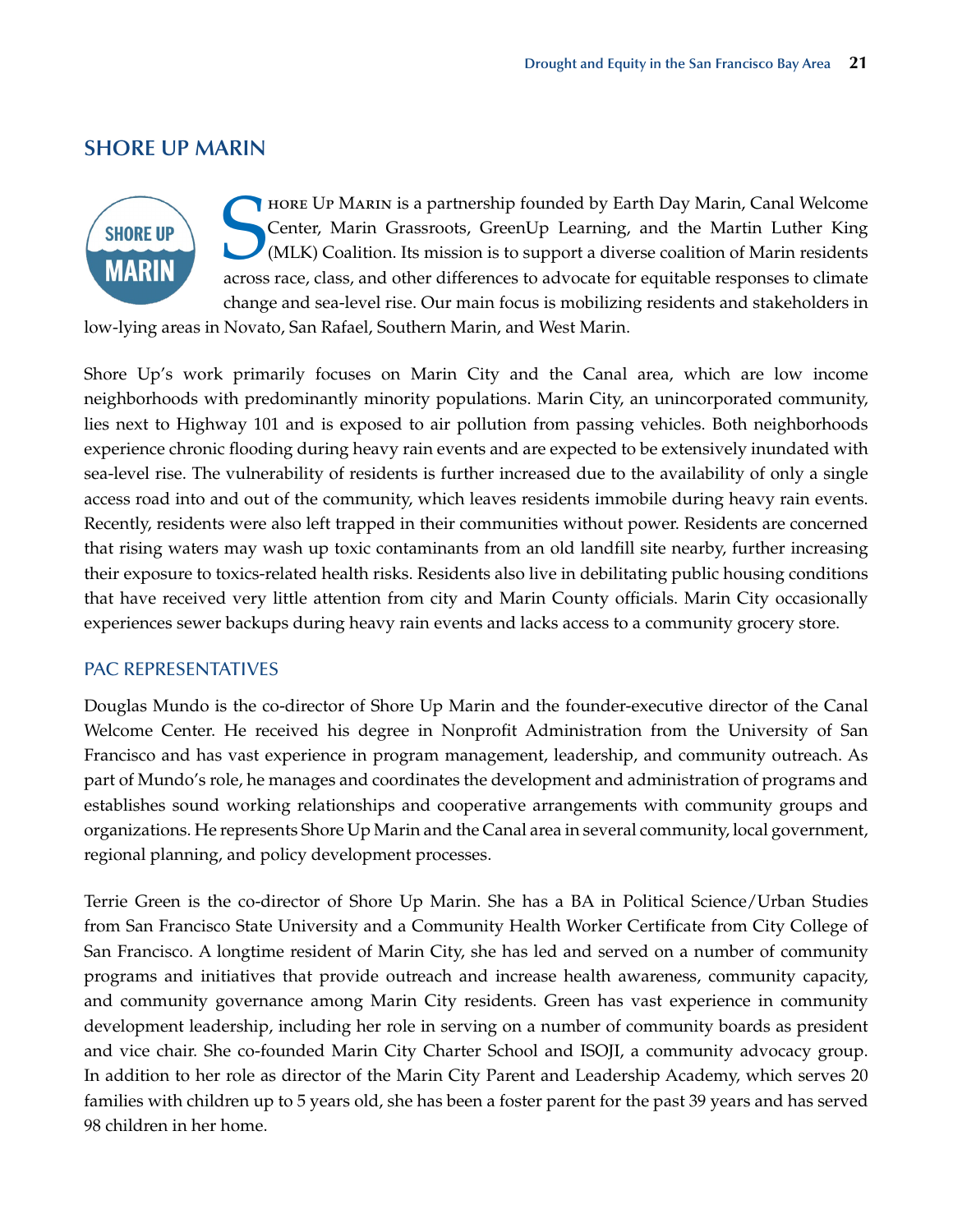## **WEST COUNTY TOXICS COALITION**

## THE WEST COUNTY TOXICS COALITION (WCTC) is a nonprofit organization of<br>community members in Richmond that has been fighting toxic contamination<br>since 1986. The group is an outgrowth of the National Toxics Campaign and<br>was community members in Richmond that has been fighting toxic contamination since 1986. The group is an outgrowth of the National Toxics Campaign and was formed to empower low- and moderate-income residents to exercise greater

control over environmental problems that impact their quality of life in Contra Costa County, particularly in the communities of West County.

The area known as West County includes a number of communities that are located along the San Francisco Bay of Contra Costa County. This area includes low-income to moderate-income communities and predominantly communities of color, such as San Pablo, Richmond, and Pinole. Residents are highly exposed to air contamination and face an ongoing struggle to eliminate the prevalence of environmental hazards resulting from the release of toxic chemicals by various industries in the area, such as Chevron's Richmond Refinery, and emissions from vehicles using Interstate 80. In addition, these communities have become increasingly gentrified, with new high-rise developments moving into their neighborhoods. There is also increasing concern among the communities about the transportation of oil by railroad through their neighborhoods, exacerbating air pollution. Extreme heat due to climate change is expected to have its greatest impact on inland Contra Costa County; however, vulnerable communities in West County are projected to experience temperature increases over the next few decades, placing many residents at risk. Richmond and parts of Pinole are also susceptible to sea-level rise due to their shoreline locations.

#### PAC REPRESENTATIVE

**West County Toxics Coalition** 

Henry Clark, PhD, is the director of the West County Toxics Coalition (WCTC). He has been the director for the past 28 years and represents WCTC in a number of regional and statewide committees and organizations fighting to end environmental injustice. Born and raised in North Richmond, Clark has worked primarily to address air quality issues relating to the activities of Chevron and other industrial sources. Under his leadership, WCTC has also worked to address water issues and flooding in North Richmond and San Pablo, where he led a campaign to get Chevron to divert clean water from its cooling towers to schools with contaminated water in North Richmond. He represents the local community on North Richmond's Municipal Advisory Council and is one of the founding members of he Environmental Justice Coalition for Water, the California Environmental Justice Coalition (CEJC), and a number of other environmental justice groups in the state. In addition to his work with communities in North Richmond, he has also worked with communities in Ecuador, Venezuela, South Africa, and Nigeria on various issues relating to air quality and water.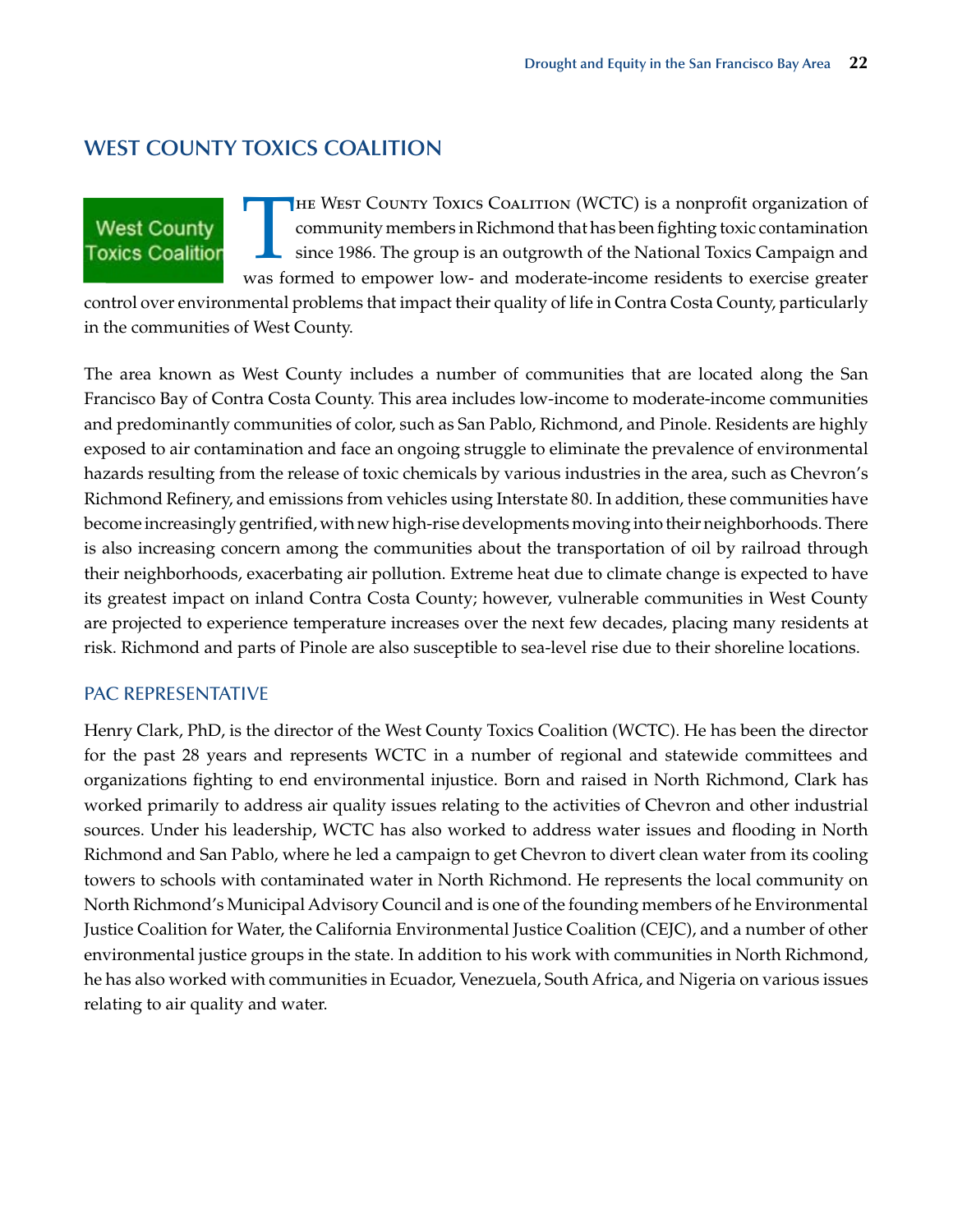## **WEST OAKLAND ENVIRONMENTAL INDICATORS PROJECT (WOEIP)**



THE WEST OAKLAND ENVIRONMENTAL INDICATORS PROJECT (WOEIP) is a resident-led, community-based environmental justice organization dedicated to achieving healthy homes, healthy jobs, and healthy neighborhoods for all who live resident-led, community-based environmental justice organization dedicated to achieving healthy homes, healthy jobs, and healthy neighborhoods for all who live, work, learn, and play in West Oakland, California. Through its communitybased participatory research projects and collaborative problem-solving model, it builds community empowerment and helps local residents to achieve their own vision

for healthy neighborhoods. WOEIP's mission is to build grassroots capacity to provide local leadership for positive change. Its work aids residents in understanding the political, social, and natural forces that impact their lives. It gives impacted residents the tools to participate in these processes and to drive change from the bottom up.

#### PAC REPRESENTATIVES

Margaret Gordon co-founded and co-directs the West Oakland Environmental Indicators Project. In 2007, she was inducted into the Alameda County Women's Hall of Fame for her leadership on behalf of West Oakland's residents. Due to her knowledge of the Port of Oakland's maritime operations, she was appointed by Mayor Ron Dellums to the Oakland Port Commission in 2008. Gordon is a lifetime resident of the Bay Area, a mother to three adult sons, and grandmother of eleven. She has won a number of awards and serves on a number of boards and committees, including:

- 2010 Encore Purpose Prize for Community Development
- 2011 Spotlight Award from the Bay Area Business Roundtable
- Member of Senior Fellow Institute for the School of Public Health, UC Berkeley (2006)
- Board member of the Pacific Institute (2010-2015)
- Board member of the Oakland Community Land Trust (2010)
- Member of the USEPA Clean Air Act Advisory Committee (2010-present)

Brian Beveridge co-founded and co-directs WOEIP and has more than 30 years of experience in communications. For 17 years, he owned and managed an independent video production company in the Bay Area. Beveridge has created marketing programs for Fortune 500 corporations, produced TV programs for the Sports Channel and the San Francisco Giants and written and directed documentary videos for nonprofit groups, including the California Child Care Resource & Referral Network and the East Bay Asian Local Development Corporation. As a new resident to West Oakland in 1999, he joined the struggle for environmental justice after personally experiencing toxic emissions from the Lesaffre Corporation's Red Star Yeast factory in his neighborhood.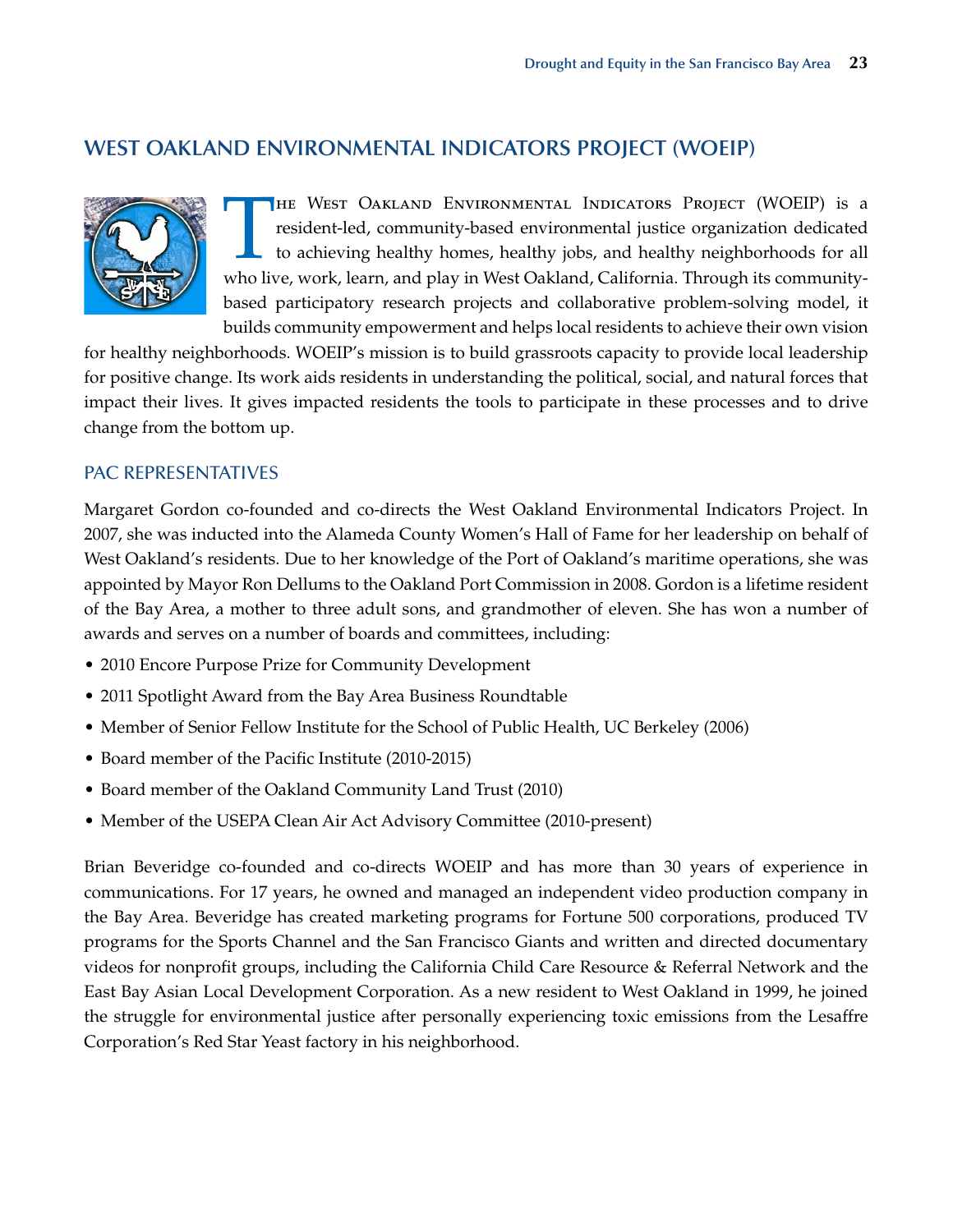## **YOUTH UNITED FOR COMMUNITY ACTION**



VOUTH UNITED FOR COMMUNITY ACTION (YUCA) is a grassroots community organization based in East Palo Alto created, led, and run by young people of color, mainly from low-income communities, providing a safe space for young p organization based in East Palo Alto created, led, and run by young people of color, mainly from low-income communities, providing a safe space for young people to empower themselves and work on environmental and social justice issues to establish positive systemic change.

East Palo Alto's population is made up of primarily low-income families of color. Situated in the heart of Silicon Valley, East Palo Alto has recently become prime real estate for those wanting to situate themselves near Facebook, Google, and other leading tech companies, and thus it has become increasingly gentrified. East Palo Alto holds nearly 15 percent of San Mateo's affordable housing stock, so residents and tenants are constantly on the defense, fighting to save the largest portfolio of affordable housing in the county. East Palo Alto has surpassed its share of water resources from Hetch Hetchy Reservoir, supplied through the SFPUC, and the community is now searching for other sources of water, including groundwater. East Palo Alto also has battled mercury and VOC contamination in its soils and groundwater aquifers, as a result of the dumping of toxic chemicals by many industrial properties, such as auto wrecking yards, plating shops, and waste processing facilities, all of which have exposed residents to toxics-related health impacts. East Palo Alto's residents are highly vulnerable to sea-level rise and other climate-change impacts, which would exacerbate East Palo Alto's existing environmental issues.

#### PAC REPRESENTATIVE

Tameeka Bennett is the executive director of YUCA and is an experienced organizer and lifelong East Palo Alto resident. As a youth, she was involved with the East Palo Alto Youth Commission. She holds fond memories of what the commission was able to accomplish and credits the group for rallying the organizer inside of her. During her senior year of high school, she was a youth leader with Peninsula Interfaith Action. After a year as a youth organizer, she was hired as its regional campaign organizer, leading housing campaigns and organizing many congregations along the Peninsula region. Bennett joined the YUCA family in 2011. She formerly co-coordinated all leadership development activities and still serves as the main campaign organizer with its environmental justice and affordable housing campaign. She is also a member of a host of commissions, committees, and boards dedicated to making a difference in the areas of climate change, social and environmental justice, affordable housing, youth leadership development, and racial justice. She is the co-founder of a nonprofit called Rebooting History, a documentary effort to record East Palo Alto's history and lift up the stories of those fortunate enough to experience what was once known as Ravenswood High School (East Palo Alto's only public high school, closed in 1976).